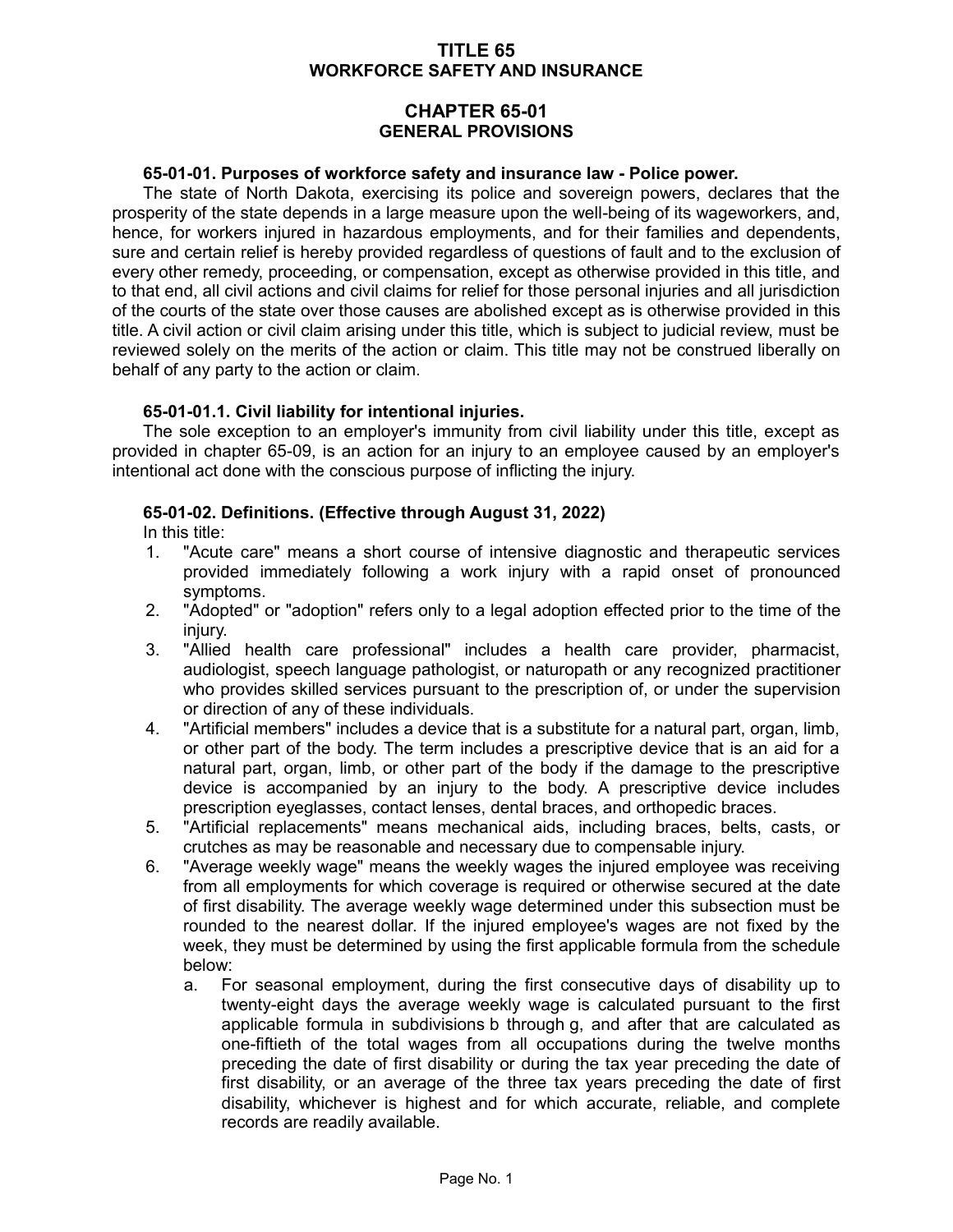- b. The "average weekly wage" of a self-employed employer is determined by the following formula: one fifty-second of the average annual net self-employed earnings reported the three preceding tax years or preceding fifty-two weeks whichever is higher if accurate, reliable, and complete records for those fifty-two weeks are readily available.
- c. Hourly or daily rate multiplied by number of hours or days worked per seven-day week.
- d. Monthly rate multiplied by twelve months and divided by fifty-two weeks.
- e. Biweekly rate divided by two.
- f. The usual wage paid other employees engaged in similar occupations.
- g. A wage reasonably and fairly approximating the weekly wage lost by the injured employee during the period of disability.
- 7. "Average weekly wage in the state" means the determination made of the average weekly wage in the state by job service North Dakota on or before July first of each year, computed to the next highest dollar.
- 8. "Board" means the workforce safety and insurance board of directors.
- 9. "Brother" and "sister" include a stepbrother and a stepsister, a half brother and a half sister, and a brother and sister by adoption. The terms do not include a married brother or sister unless that person actually is dependent.
- 10. "Child", for determining eligibility for benefits under chapter 65-05, means a legitimate child, a stepchild, adopted child, posthumous child, foster child, and acknowledged illegitimate child who is under eighteen years of age and resides with the injured employee; or is under eighteen years of age and does not reside with the injured employee but a duty of support is substantiated by an appropriate court order; or is between eighteen and twenty-two years of age and enrolled as a full-time student in any accredited educational institution and dependent upon the injured employee for support; or is eighteen years of age or over and is physically or mentally incapable of self-support and is actually dependent upon the injured employee for support. A child does not include a married child unless actually dependent on the injured employee as shown on the preceding year's income tax returns.
- 11. "Compensable injury" means an injury by accident arising out of and in the course of hazardous employment which must be established by medical evidence supported by objective medical findings.
	- a. The term includes:
		- (1) Disease caused by a hazard to which an employee is subjected in the course of employment. The disease must be incidental to the character of the business and not independent of the relation of employer and employee. Disease includes effects from radiation.
		- (2) An injury to artificial members.
		- (3) Injuries due to heart attack or other heart-related disease, stroke, and physical injury caused by mental stimulus, but only when caused by the employee's employment with reasonable medical certainty, and only when it is determined with reasonable medical certainty that unusual stress is at least fifty percent of the cause of the injury or disease as compared with all other contributing causes combined. Unusual stress means stress greater than the highest level of stress normally experienced or anticipated in that position or line of work.
		- (4) Injuries arising out of employer-required or supplied travel to and from a remote jobsite or activities performed at the direction or under the control of the employer.
		- (5) An injury caused by the willful act of a third person directed against an employee because of the employee's employment.
		- (6) A mental or psychological condition caused by a physical injury, but only when the physical injury is determined with reasonable medical certainty to be at least fifty percent of the cause of the condition as compared with all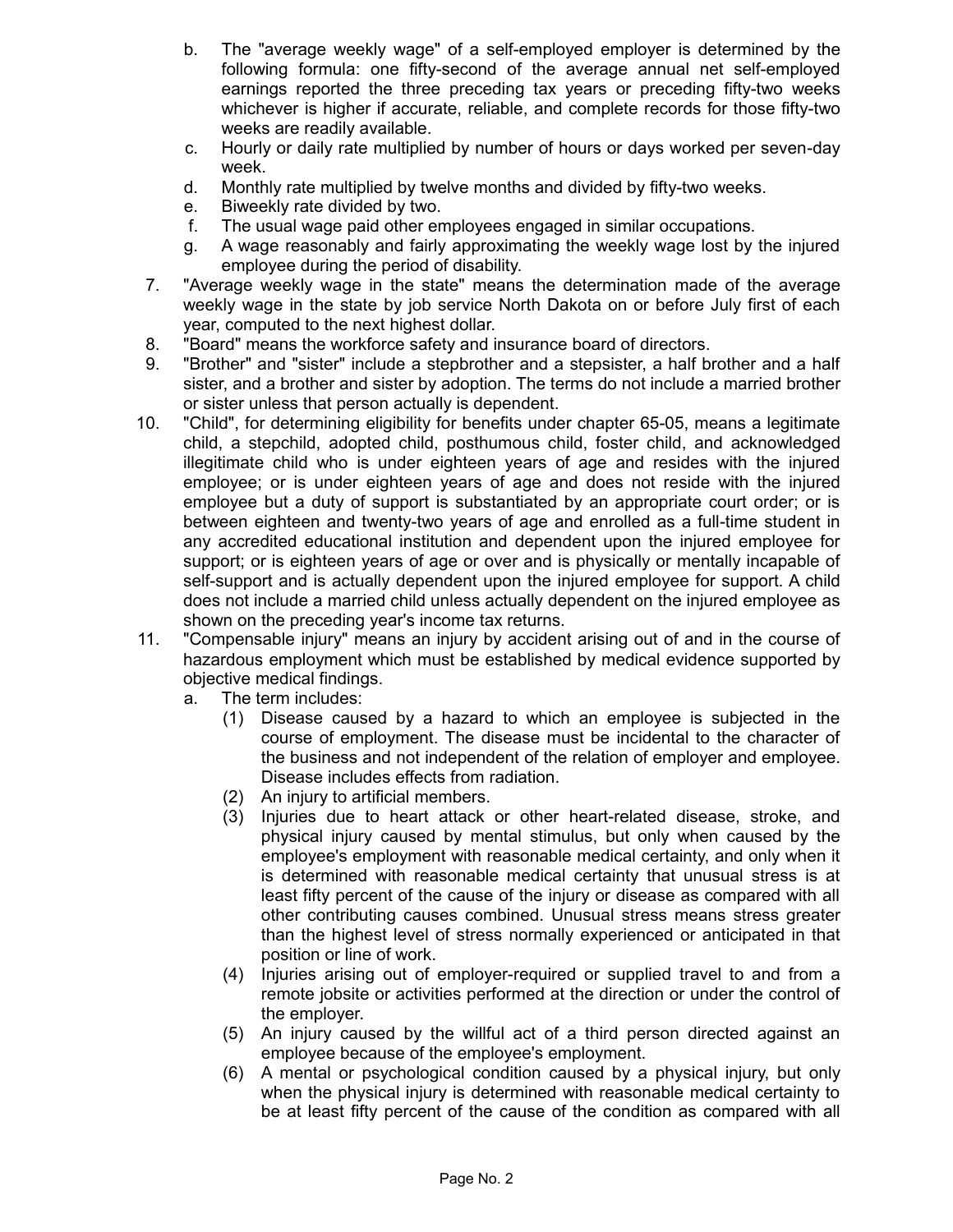other contributing causes combined, and only when the condition did not pre-exist the work injury.

- b. The term does not include:
	- (1) Ordinary diseases of life to which the general public outside of employment is exposed or preventive treatment for communicable diseases, except that the organization may pay for preventive treatment for a health care provider as defined in section 23-07.5-01, firefighter, peace officer, correctional officer, court officer, law enforcement officer, emergency medical technician, or an individual trained and authorized by law or rule to render emergency medical assistance or treatment that is exposed to a bloodborne pathogen as defined in section 23-07.5-01 occurring in the course of employment and for exposure to rabies occurring in the course of employment.
	- (2) A willfully self-inflicted injury, including suicide or attempted suicide, or an injury caused by the employee's willful intention to injure or kill another.
	- (3) Any injury caused by the use of intoxicants, including recreational marijuana use, or the illegal use of controlled substances.
	- (4) An injury that arises out of an altercation in which the injured employee is an aggressor. This paragraph does not apply to public safety employees, including law enforcement officers or private security personnel who are required to engage in altercations as part of their job duties if the altercation arises out of the performance of those job duties.
	- (5) An injury that arises out of an illegal act committed by the injured employee.
	- (6) An injury that arises out of an employee's voluntary nonpaid participation in any recreational activity, including athletic events, parties, and picnics, even though the employer pays some or all of the cost of the activity.
	- (7) Injuries attributable to a pre-existing injury, disease, or other condition, including when the employment acts as a trigger to produce symptoms in the pre-existing injury, disease, or other condition unless the employment substantially accelerates its progression or substantially worsens its severity. Pain is a symptom and may be considered in determining whether there is a substantial acceleration or substantial worsening of a pre-existing injury, disease, or other condition, but pain alone is not a substantial acceleration or a substantial worsening.
	- (8) A nonemployment injury that, although acting upon a prior compensable injury, is an independent intervening cause of injury.
	- (9) A latent or asymptomatic degenerative condition, caused in substantial part by employment duties, which is triggered or made active by a subsequent injury.
	- (10) A mental injury arising from mental stimulus.
- 12. "Date of first disability" means the first date the injured employee was unable to work because of a compensable injury.
- 13. "Date of maximum medical improvement" or "date of maximum medical recovery" means the date after which further recovery from, or lasting improvement to, an injury or disease can no longer reasonably be anticipated based upon reasonable medical probability.
- 14. "Director" means the director of the organization.
- 15. "Disability" means loss of earnings capacity and may be permanent total, temporary total, or partial.
- 16. "Employee" means an individual who performs hazardous employment for another for remuneration unless the individual is an independent contractor under the common-law test.
	- a. The term includes:
		- (1) All elective and appointed officials of this state and its political subdivisions, including municipal corporations and including the members of the legislative assembly, all elective officials of any county, and all elective peace officers of any city.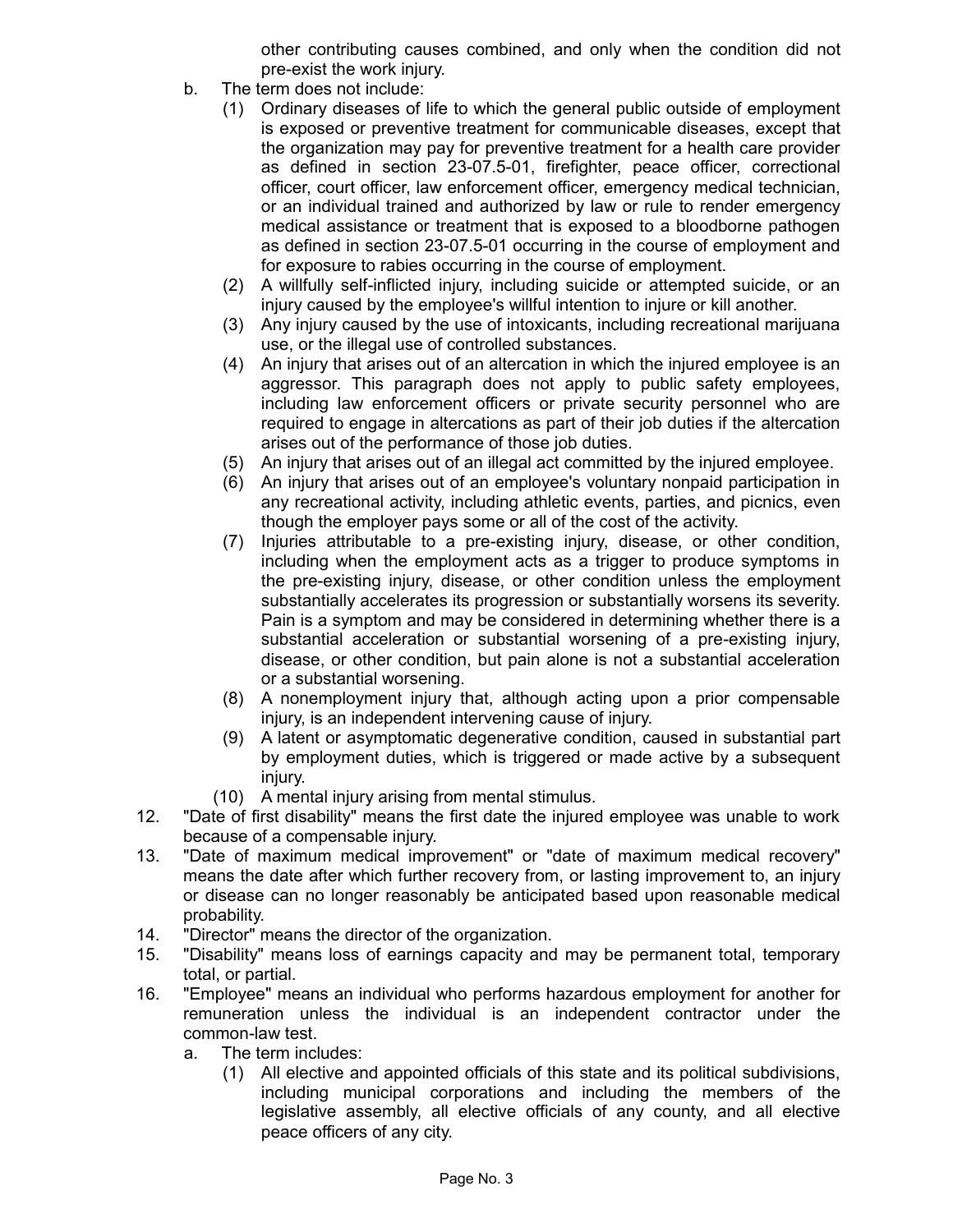- (2) Aliens.
- (3) Human service zone general assistance workers, except those who are engaged in repaying to human service zones or the department of human services moneys the human service zones or the department of human services have been compelled by statute to expend for general assistance.
- (4) Minors, whether lawfully or unlawfully employed. A minor is deemed sui juris for the purposes of this title, and no other person has any claim for relief or right to claim workforce safety and insurance benefits for any injury to a minor worker, but in the event of the award of a lump sum of benefits to a minor employee, the lump sum may be paid only to the legally appointed guardian of the minor.
- b. The term does not include:
	- (1) An individual whose employment is both casual and not in the course of the trade, business, profession, or occupation of that individual's employer.
	- (2) An individual who is engaged in an illegal enterprise or occupation.
	- (3) The spouse of an employer or the child under the age of twenty-two of an employer. For purposes of this paragraph and section 65-07-01, "child" means any legitimate child, stepchild, adopted child, foster child, or acknowledged illegitimate child.
	- (4) A real estate broker or real estate salesperson, provided the individual meets the following three requirements:
		- (a) The salesperson or broker must be a licensed real estate agent under section 43-23-05.
		- (b) Substantially all of the salesperson's or broker's remuneration for the services performed as a real estate agent must be directly related to sales or other efforts rather than to the number of hours worked.
		- (c) A written agreement must exist between the salesperson or broker and the person for which the salesperson or broker works, which agreement must provide the salesperson or broker will not be treated as an employee but rather as an independent contractor.
	- (5) The members of the board of directors of a business corporation who are not employed in any capacity by the corporation other than as members of the board of directors.
	- (6) An individual delivering newspapers or shopping news, if substantially all of the individual's remuneration is directly related to sales or other efforts rather than to the number of hours worked and a written agreement exists between the individual and the publisher of the newspaper or shopping news which states the individual is an independent contractor.
	- (7) An employer.
- 17. "Employer" means a person that engages or received the services of another for remuneration unless the person performing the services is an independent contractor under the common-law test. The term includes:
	- a. The state and all political subdivisions thereof.
	- b. All public and quasi-public corporations in this state.
	- c. Every person, partnership, limited liability company, association, and private corporation, including a public service corporation.
	- d. The legal representative of any deceased employer.
	- e. The receiver or trustee of any person, partnership, limited liability company, association, or corporation having one or more employees as herein defined.
	- f. The president, vice presidents, secretary, or treasurer of a business corporation, but not members of the board of directors of a business corporation who are not also officers of the corporation.
	- g. The managers of a limited liability company.
	- h. The president, vice presidents, secretary, treasurer, or board of directors of an association or cooperative organized under chapter 6-06, 10-12, 10-13, 10-15, 36-08, or 49-21.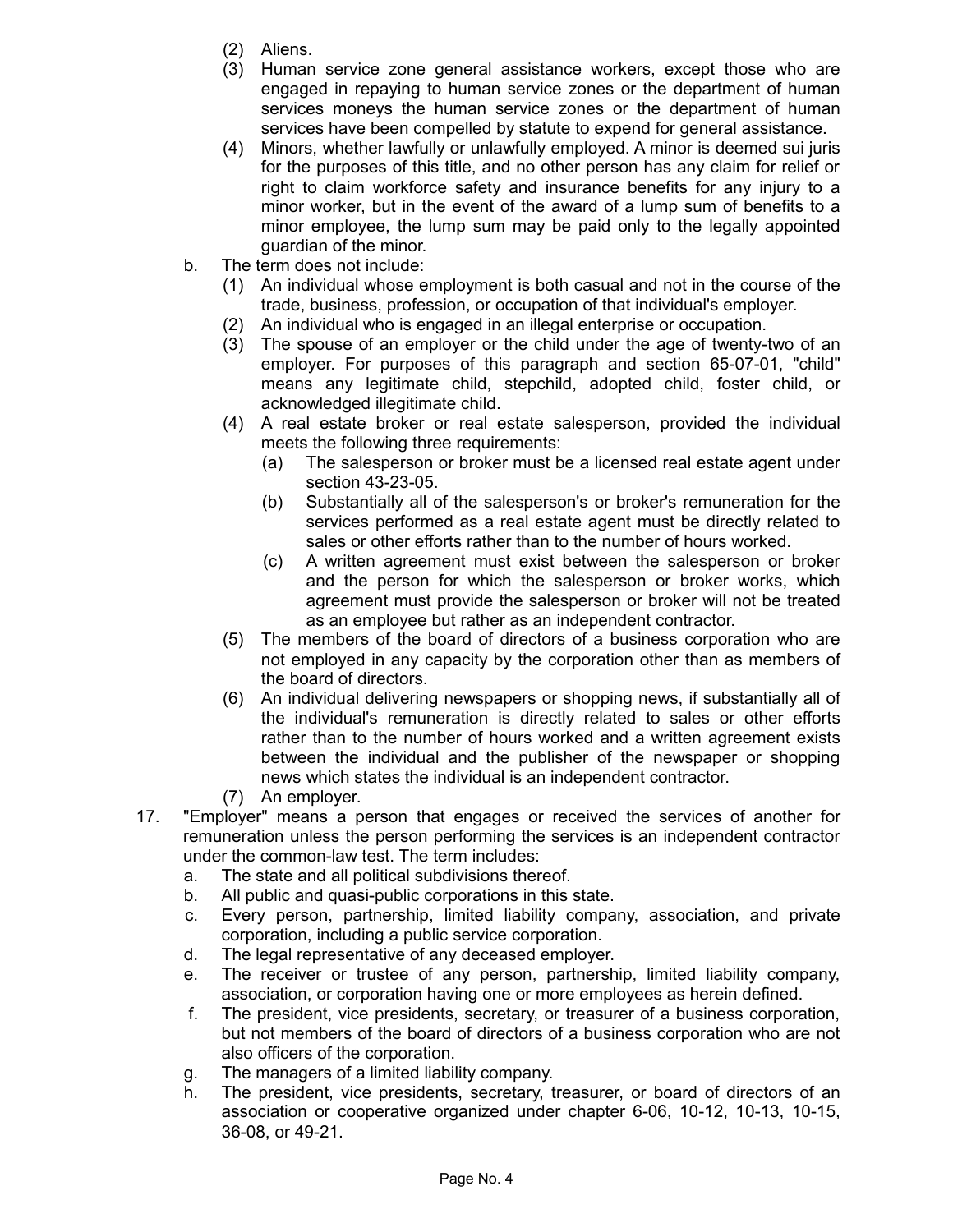- i. The clerk, assessor, treasurer, or any member of the board of supervisors of an organized township, if the person is not employed by the township in any other capacity.
- j. A multidistrict special education unit.
- k. An area career and technology center.
- l. A regional education association.
- 18. "Fee schedule" means the payment formulas established in the organization publication entitled "Medical and Hospital Fees".
- 19. "Fund" means the workforce safety and insurance fund.
- 20. "Hazardous employment" means any employment in which one or more employees are employed regularly in the same business or in or about the establishment except:
	- a. Agricultural or domestic service.
	- b. Any employment of a common carrier by railroad.
	- c. Any employment for the transportation of property or persons by nonresidents, where, in such transportation, the highways are not traveled more than seven miles [11.27 kilometers] and return over the same route within the state of North Dakota.
	- d. All members of the clergy and employees of religious organizations engaged in the operation, maintenance, and conduct of the place of worship.
- 21. "Health care provider" means a doctor of medicine or osteopathy, chiropractor, dentist, optometrist, podiatrist, or psychologist acting within the scope of the doctor's license, a physical therapist, an advanced practice registered nurse, or a certified physician assistant.
- 22. "Medical marijuana" means the use of all parts of the plant of the genus cannabis, the seeds of the plant, the resin extracted from any part of the plant, and every compound, manufacture, salt, derivative, mixture, or preparation of the plant, the seeds of the plant, or the resin extracted from any part of the plant as a physician-recommended form of medicine or herbal therapy. The term does not include treatments or preparations specifically approved by the United States food and drug administration as a drug product.
- 23. "Noncompliance" means failure to follow the requirements of chapter 65-04. An employer may be in noncompliance regardless of the employer's insured or uninsured status with the organization.
- 24. "Organization" means workforce safety and insurance, or the director, or any department head, assistant, or employee of workforce safety and insurance designated by the director, to act within the course and scope of that person's employment in administering the policies, powers, and duties of this title.
- 25. "Parent" includes a stepparent and a parent by adoption.
- 26. "Payroll report" means the mechanism created by the organization and used by employers to report all employee payroll required by the organization.
- 27. "Permanent impairment" means the loss of or loss of use of a member of the body existing after the date of maximum medical improvement and includes disfigurement resulting from an injury.
- 28. "Permanent total disability" means disability that is the direct result of a compensable injury that prevents an injured employee from performing any work and results from any one of the following conditions:
	- a. Total and permanent loss of sight of both eyes;
	- b. Loss of both legs or loss of both feet at or above the ankle;
	- c. Loss of both arms or loss of both hands at or above the wrist;
	- d. Loss of any two of the members or faculties in subdivision a, b, or c;
	- e. Permanent and complete paralysis of both legs or both arms or of one leg and one arm;
	- f. Third-degree burns that cover at least forty percent of the body and require grafting;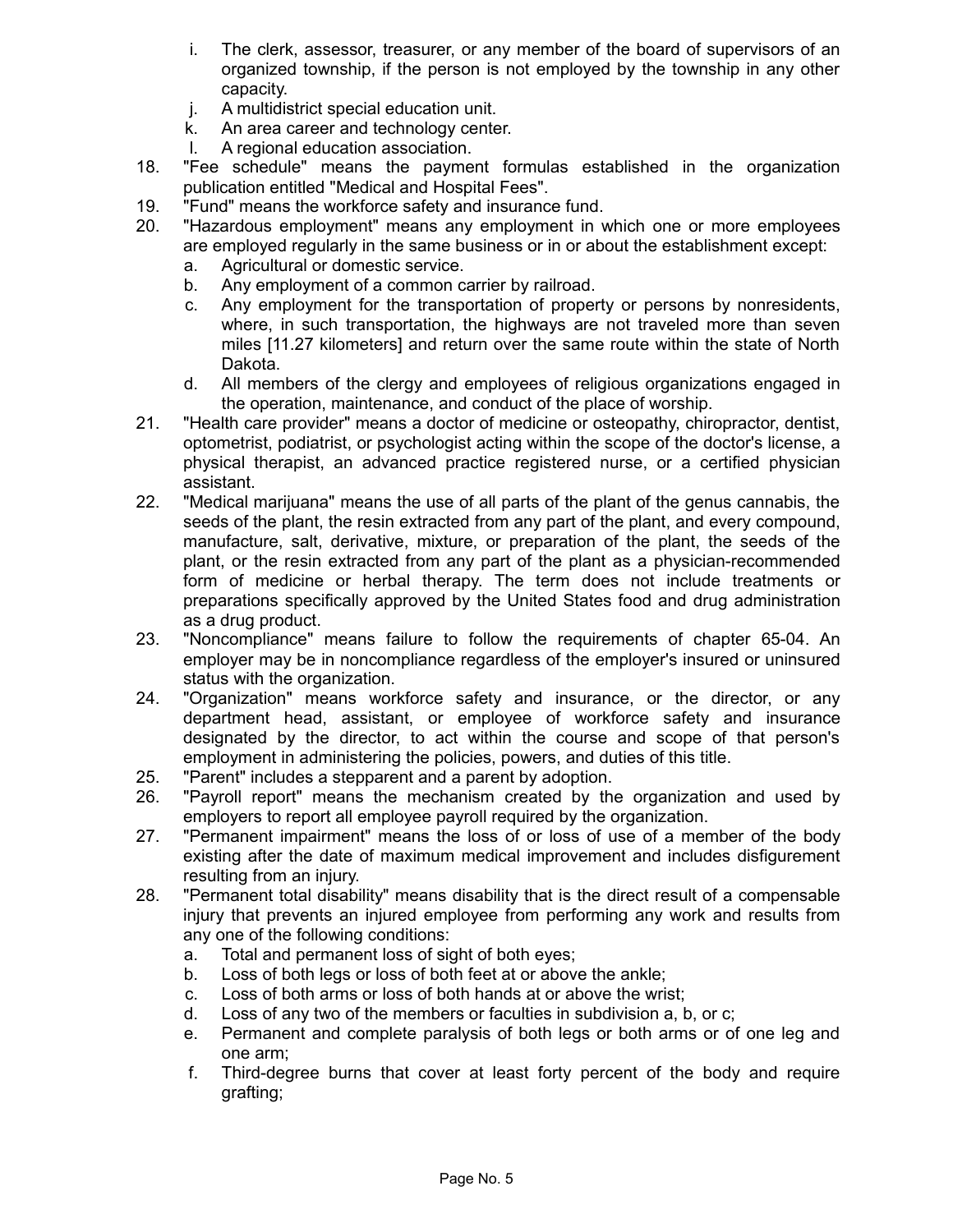- g. A medically documented brain injury affecting cognitive and mental functioning which renders an injured employee unable to provide self-care and requires supervision or assistance with a majority of the activities of daily living; or
- h. A compensable injury that results in a permanent partial impairment rating of the whole body of at least twenty-five percent pursuant to section 65-05-12.2.

If the injured employee has not reached maximum medical improvement within one hundred four weeks, the injured employee may receive a permanent partial impairment rating if a rating will assist the organization in assessing the injured employee's capabilities. Entitlement to a rating is solely within the discretion of the organization.

- 29. "Rehabilitation services" means nonmedical services reasonably necessary to restore a disabled employee to substantial gainful employment as defined by section 65-05.1-01 as near as possible. The term may include vocational evaluation, counseling, education, workplace modification, vocational retraining including training for alternative employment with the same employer, and job placement assistance.
- 30. "Seasonal employment" includes occupations that are not permanent or that do not customarily operate throughout the entire year. Seasonal employment is determined by what is customary with respect to the employer at the time of injury.
- 31. "Spouse" includes only the decedent's husband or wife who was living with the decedent or was dependent upon the decedent for support at the time of injury.
- 32. "Subcontractor" means a person that agrees to perform all or part of the work for a contractor or another subcontractor.
- 33. "Temporary total disability" means disability that results in the inability of an injured employee to earn wages as a result of a compensable injury for which disability benefits may not exceed a cumulative total of one hundred four weeks or the date the injured employee reaches maximum medical improvement or maximum medical recovery, whichever occurs first.
- 34. "Uninsured" means failure of an employer to secure mandatory coverage with the organization or failure to pay premium, assessment, penalty, or interest, as calculated by the organization, which is more than forty-five days past due. An uninsured employer is subject to chapter 65-09.
- 35. "Utilization review" means the initial and continuing evaluation of appropriateness in terms of both the level and the quality of health care and health services provided a patient, based on medically accepted standards. The evaluation must be accomplished by means of a system that identifies the utilization of medical services, based on medically accepted standards, and which refers instances of possible inappropriate utilization to the organization to obtain opinions and recommendations of expert medical consultants to review individual cases for which administrative action may be deemed necessary.
- 36. "Valid functional capacities examination" means:
	- a. The results of a physical examination consisting of a battery of standardized assessments that offer reliable results in performance-based measures and demonstrate the level and duration an injured employee may return to work.
	- b. The conclusions of medical experts, following observations of other activities the medical expert determines similarly predictive, when the results of the physical examination in subdivision a are not obtained or reliable.
- 37. a. "Wages" means:
	- (1) An injured employee's remuneration from all employment reportable to the internal revenue service as earned income for federal income tax purposes.
	- (2) For members of the national guard who sustain a compensable injury while on state active duty, "wages" includes income from federal employment and may be included in determining the average weekly wage.
	- (3) For purposes of chapter 65-04 only, "wages" means all gross earnings of all employees. The term includes all pretax deductions for amounts allocated by the employee for deferred compensation, medical reimbursement,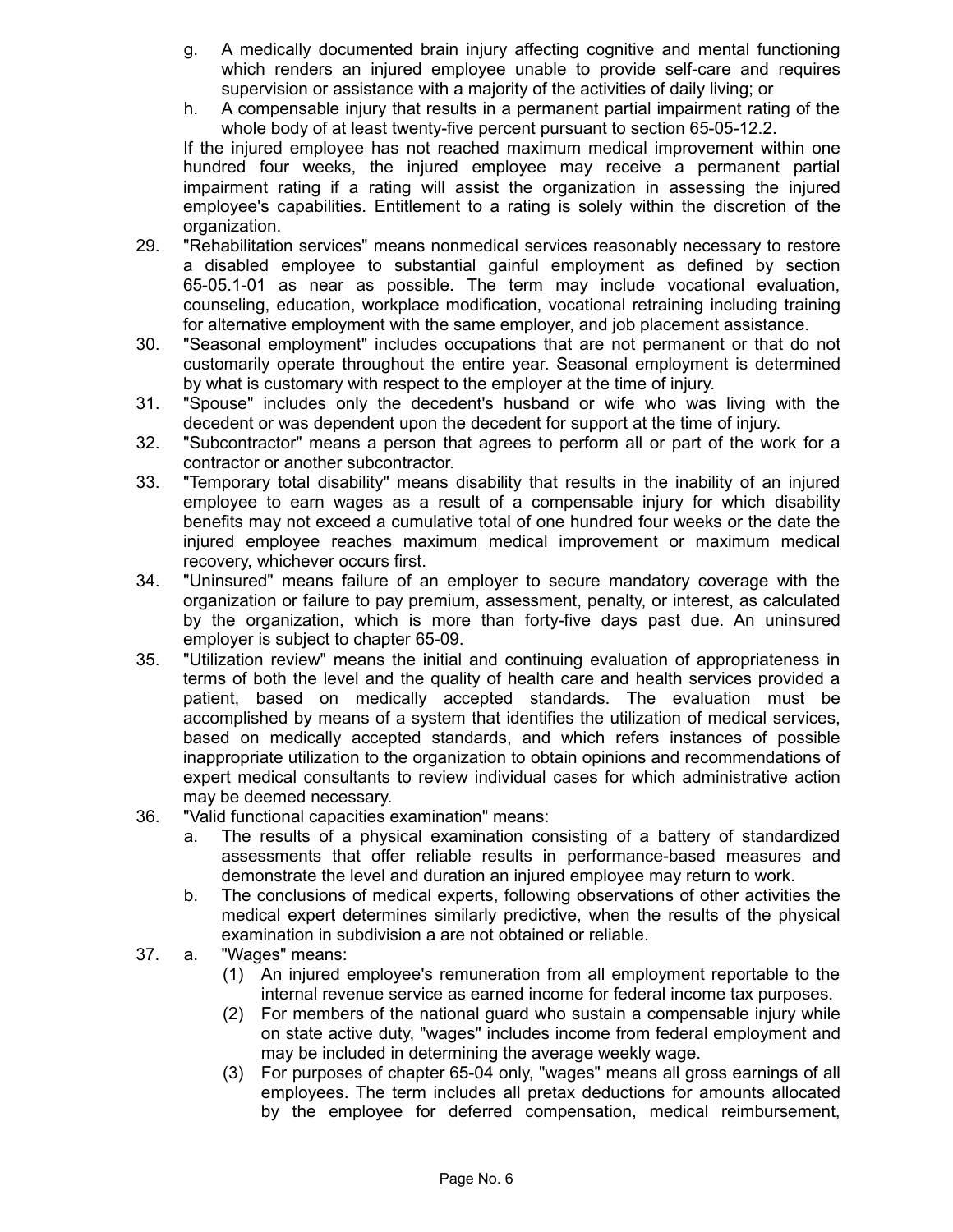retirement, or any similar program, but may not include dismissal or severance pay.

b. The organization may consider postinjury wages for which coverage was not required or otherwise secured in North Dakota for purposes of determining appropriate vocational rehabilitation options or entitlement to disability benefits under this title.

## **Definitions. (Effective after August 31, 2022)**

In this title:

- 1. "Acute care" means a short course of intensive diagnostic and therapeutic services provided immediately following a work injury with a rapid onset of pronounced symptoms.
- 2. "Adopted" or "adoption" refers only to a legal adoption effected prior to the time of the injury.
- 3. "Allied health care professional" includes a health care provider, pharmacist, audiologist, speech language pathologist, or naturopath or any recognized practitioner who provides skilled services pursuant to the prescription of, or under the supervision or direction of any of these individuals.
- 4. "Artificial members" includes a device that is a substitute for a natural part, organ, limb, or other part of the body. The term includes a prescriptive device that is an aid for a natural part, organ, limb, or other part of the body if the damage to the prescriptive device is accompanied by an injury to the body. A prescriptive device includes prescription eyeglasses, contact lenses, dental braces, and orthopedic braces.
- 5. "Artificial replacements" means mechanical aids, including braces, belts, casts, or crutches as may be reasonable and necessary due to compensable injury.
- 6. "Average weekly wage" means the weekly wages the injured employee was receiving from all employments for which coverage is required or otherwise secured at the date of first disability. The average weekly wage determined under this subsection must be rounded to the nearest dollar. If the injured employee's wages are not fixed by the week, they must be determined by using the first applicable formula from the schedule below:
	- a. For seasonal employment, during the first consecutive days of disability up to twenty-eight days the average weekly wage is calculated pursuant to the first applicable formula in subdivisions b through g, and after that are calculated as one-fiftieth of the total wages from all occupations during the twelve months preceding the date of first disability or during the tax year preceding the date of first disability, or an average of the three tax years preceding the date of first disability, whichever is highest and for which accurate, reliable, and complete records are readily available.
	- b. The "average weekly wage" of a self-employed employer is determined by the following formula: one fifty-second of the average annual net self-employed earnings reported the three preceding tax years or preceding fifty-two weeks whichever is higher if accurate, reliable, and complete records for those fifty-two weeks are readily available.
	- c. Hourly or daily rate multiplied by number of hours or days worked per seven-day week.
	- d. Monthly rate multiplied by twelve months and divided by fifty-two weeks.
	- e. Biweekly rate divided by two.
	- f. The usual wage paid other employees engaged in similar occupations.
	- g. A wage reasonably and fairly approximating the weekly wage lost by the injured employee during the period of disability.
- 7. "Average weekly wage in the state" means the determination made of the average weekly wage in the state by job service North Dakota on or before July first of each year, computed to the next highest dollar.
- 8. "Board" means the workforce safety and insurance board of directors.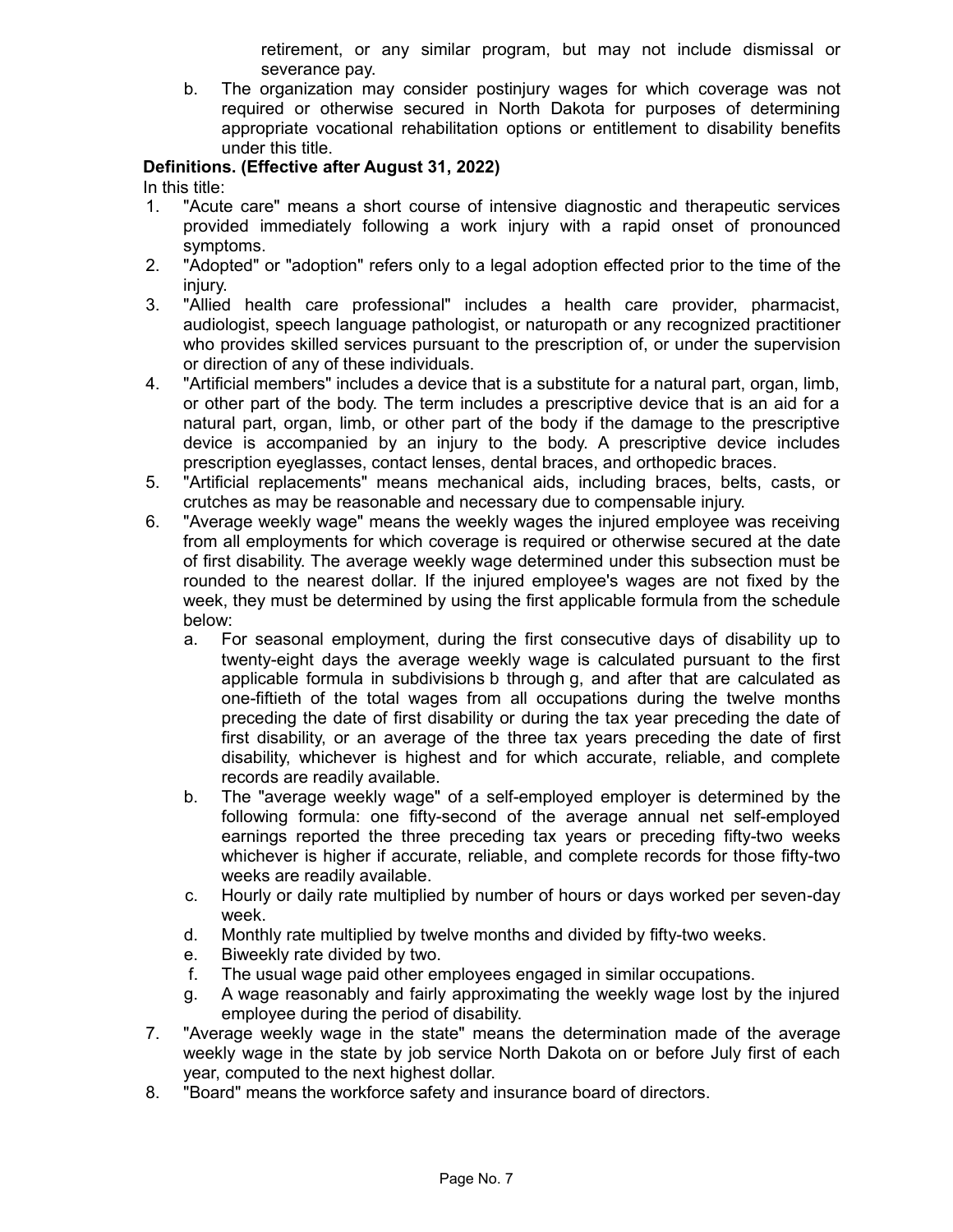- 9. "Brother" and "sister" include a stepbrother and a stepsister, a half brother and a half sister, and a brother and sister by adoption. The terms do not include a married brother or sister unless that person actually is dependent.
- 10. "Child", for determining eligibility for benefits under chapter 65-05, means a legitimate child, a stepchild, adopted child, posthumous child, foster child, and acknowledged illegitimate child who is under eighteen years of age and resides with the injured employee; or is under eighteen years of age and does not reside with the injured employee but a duty of support is substantiated by an appropriate court order; or is between eighteen and twenty-two years of age and enrolled as a full-time student in any accredited educational institution and dependent upon the injured employee for support; or is eighteen years of age or over and is physically or mentally incapable of self-support and is actually dependent upon the injured employee for support. A child does not include a married child unless actually dependent on the injured employee as shown on the preceding year's income tax returns.
- 11. "Compensable injury" means an injury by accident arising out of and in the course of hazardous employment which must be established by medical evidence supported by objective medical findings.
	- a. The term includes:
		- (1) Disease caused by a hazard to which an employee is subjected in the course of employment. The disease must be incidental to the character of the business and not independent of the relation of employer and employee. Disease includes effects from radiation.
		- (2) An injury to artificial members.
		- (3) Injuries due to heart attack or other heart-related disease, stroke, and physical injury caused by mental stimulus, but only when caused by the employee's employment with reasonable medical certainty, and only when it is determined with reasonable medical certainty that unusual stress is at least fifty percent of the cause of the injury or disease as compared with all other contributing causes combined. Unusual stress means stress greater than the highest level of stress normally experienced or anticipated in that position or line of work.
		- (4) Injuries arising out of employer-required or supplied travel to and from a remote jobsite or activities performed at the direction or under the control of the employer.
		- (5) An injury caused by the willful act of a third person directed against an employee because of the employee's employment.
		- (6) A mental or psychological condition caused by a physical injury, but only when the physical injury is determined with reasonable medical certainty to be at least fifty percent of the cause of the condition as compared with all other contributing causes combined, and only when the condition did not pre-exist the work injury.
	- b. The term does not include:
		- (1) Ordinary diseases of life to which the general public outside of employment is exposed or preventive treatment for communicable diseases, except that the organization may pay for preventive treatment for a health care provider as defined in section 23-07.5-01, firefighter, peace officer, correctional officer, court officer, law enforcement officer, emergency medical technician, or an individual trained and authorized by law or rule to render emergency medical assistance or treatment that is exposed to a bloodborne pathogen as defined in section 23-07.5-01 occurring in the course of employment and for exposure to rabies occurring in the course of employment.
		- (2) A willfully self-inflicted injury, including suicide or attempted suicide, or an injury caused by the employee's willful intention to injure or kill another.
		- (3) Any injury caused by the use of intoxicants, including recreational marijuana use, or the illegal use of controlled substances.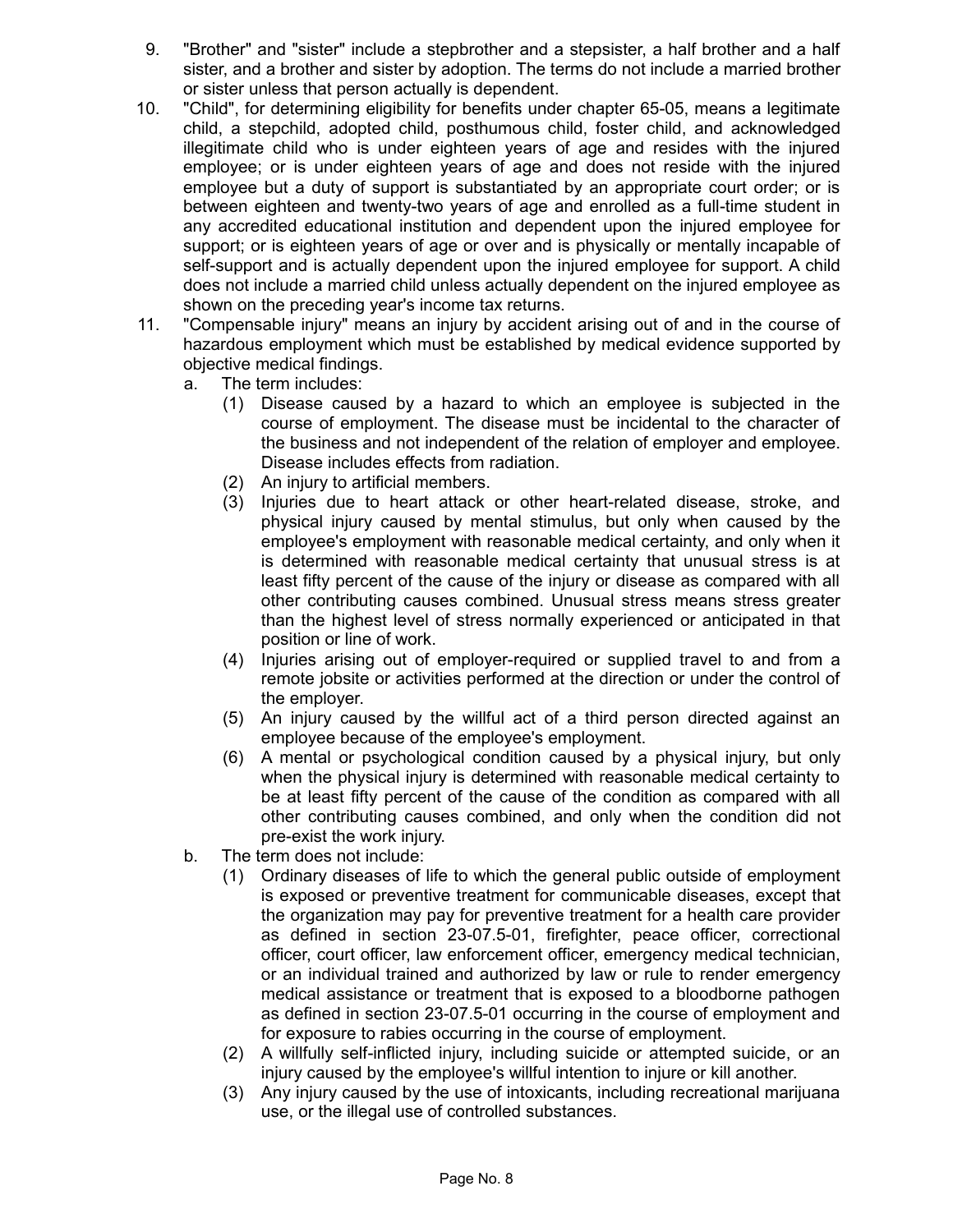- (4) An injury that arises out of an altercation in which the injured employee is an aggressor. This paragraph does not apply to public safety employees, including law enforcement officers or private security personnel who are required to engage in altercations as part of their job duties if the altercation arises out of the performance of those job duties.
- (5) An injury that arises out of an illegal act committed by the injured employee.
- (6) An injury that arises out of an employee's voluntary nonpaid participation in any recreational activity, including athletic events, parties, and picnics, even though the employer pays some or all of the cost of the activity.
- (7) Injuries attributable to a pre-existing injury, disease, or other condition, including when the employment acts as a trigger to produce symptoms in the pre-existing injury, disease, or other condition unless the employment substantially accelerates its progression or substantially worsens its severity. Pain is a symptom and may be considered in determining whether there is a substantial acceleration or substantial worsening of a pre-existing injury, disease, or other condition, but pain alone is not a substantial acceleration or a substantial worsening.
- (8) A nonemployment injury that, although acting upon a prior compensable injury, is an independent intervening cause of injury.
- (9) A latent or asymptomatic degenerative condition, caused in substantial part by employment duties, which is triggered or made active by a subsequent injury.
- (10) A mental injury arising from mental stimulus.
- 12. "Date of first disability" means the first date the injured employee was unable to work because of a compensable injury.
- 13. "Date of maximum medical improvement" or "date of maximum medical recovery" means the date after which further recovery from, or lasting improvement to, an injury or disease can no longer reasonably be anticipated based upon reasonable medical probability.
- 14. "Director" means the director of the organization.
- 15. "Disability" means loss of earnings capacity and may be permanent total, temporary total, or partial.
- 16. "Employee" means an individual who performs hazardous employment for another for remuneration unless the individual is an independent contractor under the common-law test.
	- a. The term includes:
		- (1) All elective and appointed officials of this state and its political subdivisions, including municipal corporations and including the members of the legislative assembly, all elective officials of any county, and all elective peace officers of any city.
		- (2) Aliens.
		- (3) Human service zone general assistance workers, except those who are engaged in repaying to human service zones or the department of health and human services moneys the human service zones or the department of health and human services have been compelled by statute to expend for general assistance.
		- (4) Minors, whether lawfully or unlawfully employed. A minor is deemed sui juris for the purposes of this title, and no other person has any claim for relief or right to claim workforce safety and insurance benefits for any injury to a minor worker, but in the event of the award of a lump sum of benefits to a minor employee, the lump sum may be paid only to the legally appointed guardian of the minor.
	- b. The term does not include:
		- (1) An individual whose employment is both casual and not in the course of the trade, business, profession, or occupation of that individual's employer.
		- (2) An individual who is engaged in an illegal enterprise or occupation.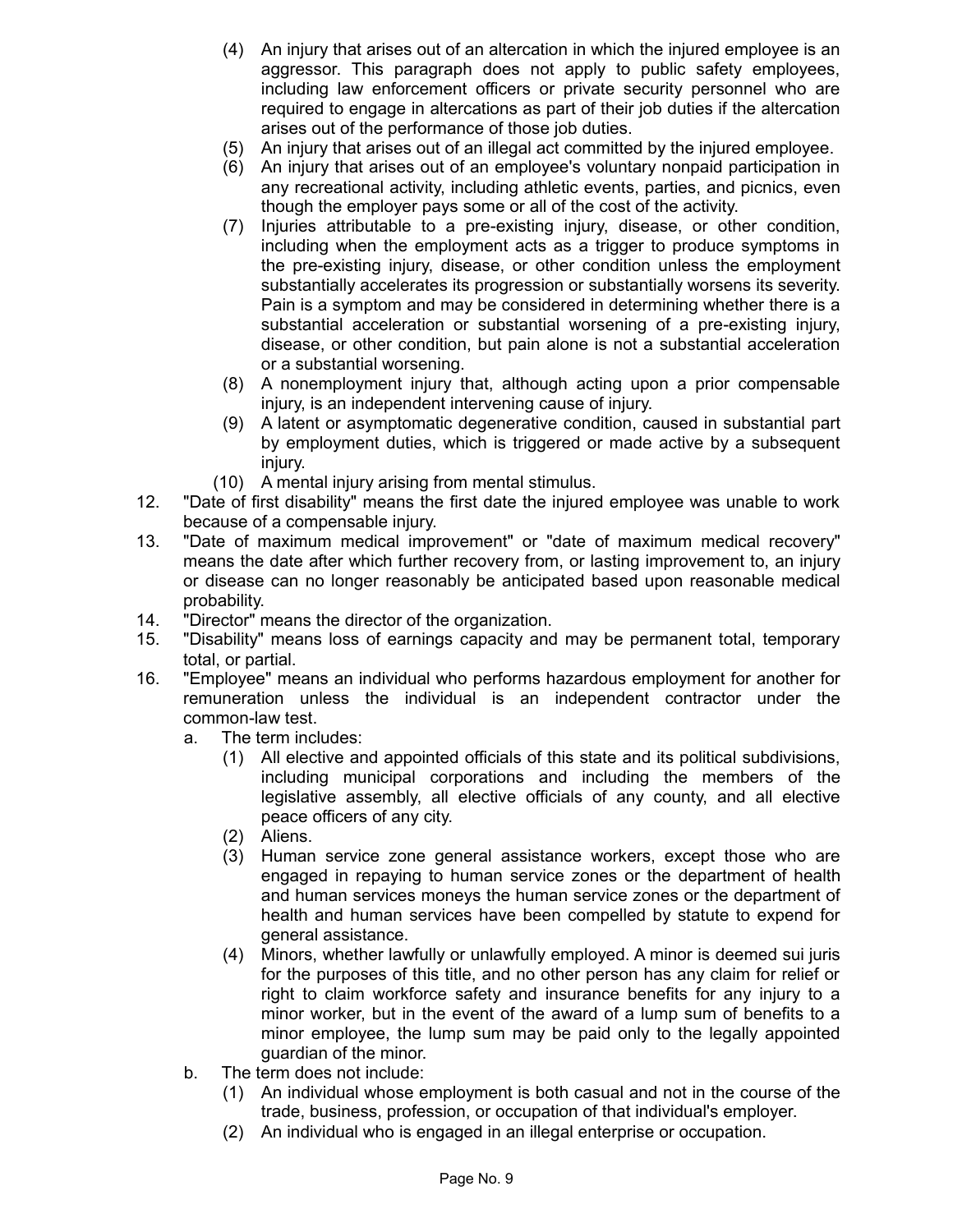- (3) The spouse of an employer or the child under the age of twenty-two of an employer. For purposes of this paragraph and section 65-07-01, "child" means any legitimate child, stepchild, adopted child, foster child, or acknowledged illegitimate child.
- (4) A real estate broker or real estate salesperson, provided the individual meets the following three requirements:
	- (a) The salesperson or broker must be a licensed real estate agent under section 43-23-05.
	- (b) Substantially all of the salesperson's or broker's remuneration for the services performed as a real estate agent must be directly related to sales or other efforts rather than to the number of hours worked.
	- (c) A written agreement must exist between the salesperson or broker and the person for which the salesperson or broker works, which agreement must provide the salesperson or broker will not be treated as an employee but rather as an independent contractor.
- (5) The members of the board of directors of a business corporation who are not employed in any capacity by the corporation other than as members of the board of directors.
- (6) An individual delivering newspapers or shopping news, if substantially all of the individual's remuneration is directly related to sales or other efforts rather than to the number of hours worked and a written agreement exists between the individual and the publisher of the newspaper or shopping news which states the individual is an independent contractor.
- (7) An employer.
- 17. "Employer" means a person that engages or received the services of another for remuneration unless the person performing the services is an independent contractor under the common-law test. The term includes:
	- a. The state and all political subdivisions thereof.
	- b. All public and quasi-public corporations in this state.
	- c. Every person, partnership, limited liability company, association, and private corporation, including a public service corporation.
	- d. The legal representative of any deceased employer.
	- e. The receiver or trustee of any person, partnership, limited liability company, association, or corporation having one or more employees as herein defined.
	- f. The president, vice presidents, secretary, or treasurer of a business corporation, but not members of the board of directors of a business corporation who are not also officers of the corporation.
	- g. The managers of a limited liability company.
	- h. The president, vice presidents, secretary, treasurer, or board of directors of an association or cooperative organized under chapter 6-06, 10-12, 10-13, 10-15, 36-08, or 49-21.
	- i. The clerk, assessor, treasurer, or any member of the board of supervisors of an organized township, if the person is not employed by the township in any other capacity.
	- j. A multidistrict special education unit.
	- k. An area career and technology center.
	- l. A regional education association.
- 18. "Fee schedule" means the payment formulas established in the organization publication entitled "Medical and Hospital Fees".
- 19. "Fund" means the workforce safety and insurance fund.
- 20. "Hazardous employment" means any employment in which one or more employees are employed regularly in the same business or in or about the establishment except:
	- a. Agricultural or domestic service.
	- b. Any employment of a common carrier by railroad.
	- c. Any employment for the transportation of property or persons by nonresidents, where, in such transportation, the highways are not traveled more than seven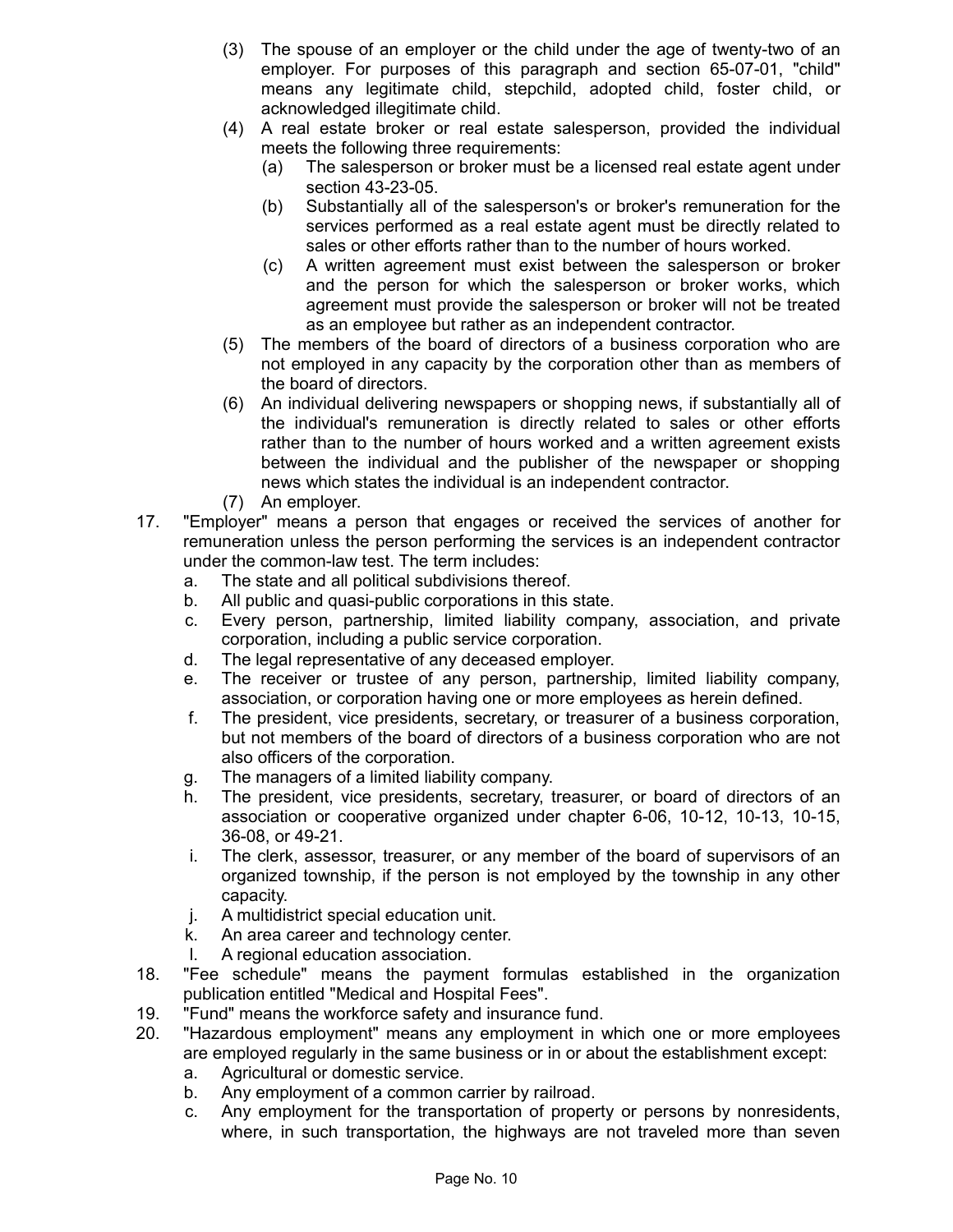miles [11.27 kilometers] and return over the same route within the state of North Dakota.

- d. All members of the clergy and employees of religious organizations engaged in the operation, maintenance, and conduct of the place of worship.
- 21. "Health care provider" means a doctor of medicine or osteopathy, chiropractor, dentist, optometrist, podiatrist, or psychologist acting within the scope of the doctor's license, a physical therapist, an advanced practice registered nurse, or a certified physician assistant.
- 22. "Medical marijuana" means the use of all parts of the plant of the genus cannabis, the seeds of the plant, the resin extracted from any part of the plant, and every compound, manufacture, salt, derivative, mixture, or preparation of the plant, the seeds of the plant, or the resin extracted from any part of the plant as a physician-recommended form of medicine or herbal therapy. The term does not include treatments or preparations specifically approved by the United States food and drug administration as a drug product.
- 23. "Noncompliance" means failure to follow the requirements of chapter 65-04. An employer may be in noncompliance regardless of the employer's insured or uninsured status with the organization.
- 24. "Organization" means workforce safety and insurance, or the director, or any department head, assistant, or employee of workforce safety and insurance designated by the director, to act within the course and scope of that person's employment in administering the policies, powers, and duties of this title.
- 25. "Parent" includes a stepparent and a parent by adoption.
- 26. "Payroll report" means the mechanism created by the organization and used by employers to report all employee payroll required by the organization.
- 27. "Permanent impairment" means the loss of or loss of use of a member of the body existing after the date of maximum medical improvement and includes disfigurement resulting from an injury.
- 28. "Permanent total disability" means disability that is the direct result of a compensable injury that prevents an injured employee from performing any work and results from any one of the following conditions:
	- a. Total and permanent loss of sight of both eyes;
	- b. Loss of both legs or loss of both feet at or above the ankle;
	- c. Loss of both arms or loss of both hands at or above the wrist;
	- d. Loss of any two of the members or faculties in subdivision a, b, or c;
	- e. Permanent and complete paralysis of both legs or both arms or of one leg and one arm;
	- f. Third-degree burns that cover at least forty percent of the body and require grafting;
	- g. A medically documented brain injury affecting cognitive and mental functioning which renders an injured employee unable to provide self-care and requires supervision or assistance with a majority of the activities of daily living; or
	- h. A compensable injury that results in a permanent partial impairment rating of the whole body of at least twenty-five percent pursuant to section 65-05-12.2.

If the injured employee has not reached maximum medical improvement within one hundred four weeks, the injured employee may receive a permanent partial impairment rating if a rating will assist the organization in assessing the injured employee's capabilities. Entitlement to a rating is solely within the discretion of the organization.

29. "Rehabilitation services" means nonmedical services reasonably necessary to restore a disabled employee to substantial gainful employment as defined by section 65-05.1-01 as near as possible. The term may include vocational evaluation, counseling, education, workplace modification, vocational retraining including training for alternative employment with the same employer, and job placement assistance.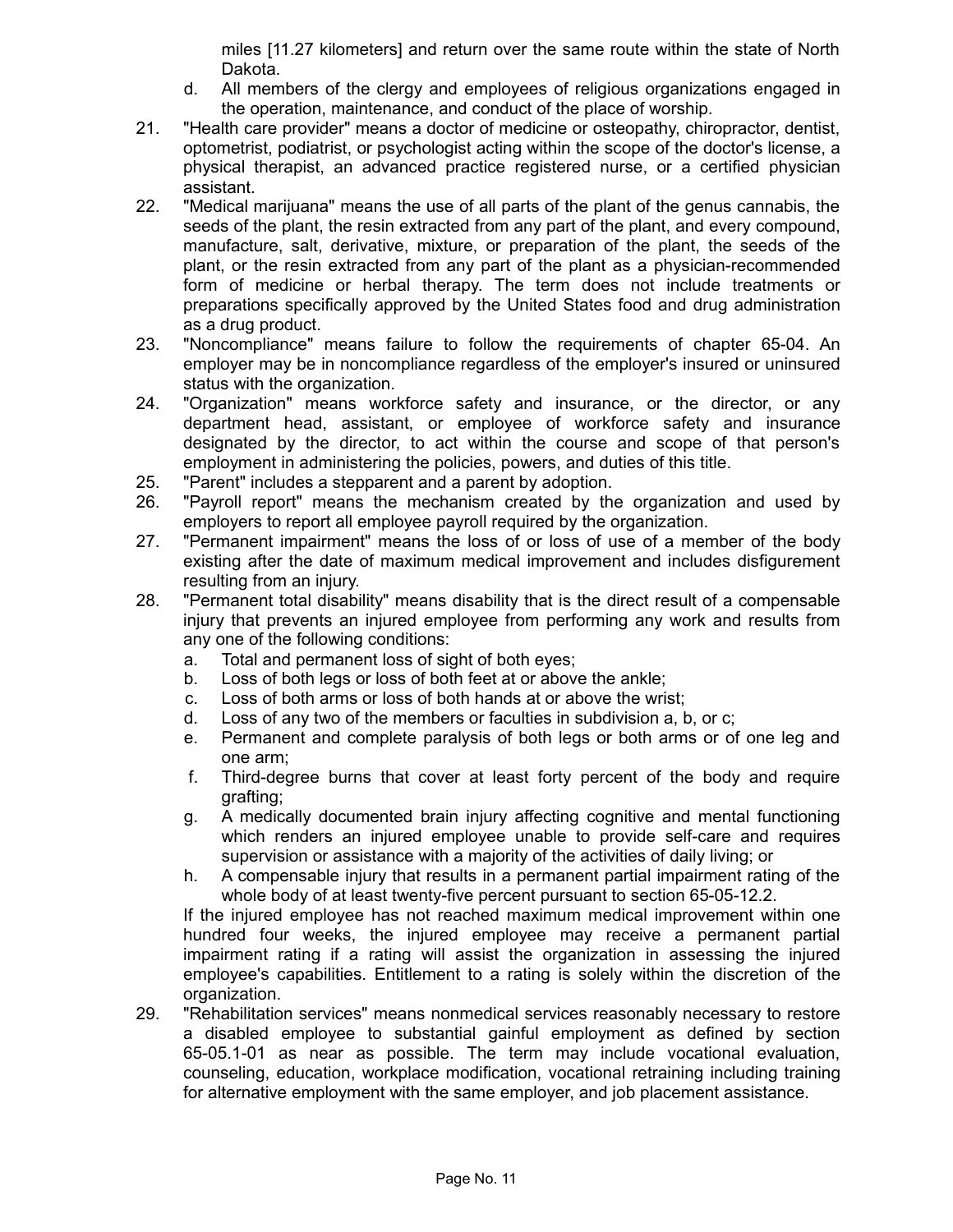- 30. "Seasonal employment" includes occupations that are not permanent or that do not customarily operate throughout the entire year. Seasonal employment is determined by what is customary with respect to the employer at the time of injury.
- 31. "Spouse" includes only the decedent's husband or wife who was living with the decedent or was dependent upon the decedent for support at the time of injury.
- 32. "Subcontractor" means a person that agrees to perform all or part of the work for a contractor or another subcontractor.
- 33. "Temporary total disability" means disability that results in the inability of an injured employee to earn wages as a result of a compensable injury for which disability benefits may not exceed a cumulative total of one hundred four weeks or the date the injured employee reaches maximum medical improvement or maximum medical recovery, whichever occurs first.
- 34. "Uninsured" means failure of an employer to secure mandatory coverage with the organization or failure to pay premium, assessment, penalty, or interest, as calculated by the organization, which is more than forty-five days past due. An uninsured employer is subject to chapter 65-09.
- 35. "Utilization review" means the initial and continuing evaluation of appropriateness in terms of both the level and the quality of health care and health services provided a patient, based on medically accepted standards. The evaluation must be accomplished by means of a system that identifies the utilization of medical services, based on medically accepted standards, and which refers instances of possible inappropriate utilization to the organization to obtain opinions and recommendations of expert medical consultants to review individual cases for which administrative action may be deemed necessary.
- 36. "Valid functional capacities examination" means:
	- a. The results of a physical examination consisting of a battery of standardized assessments that offer reliable results in performance-based measures and demonstrate the level and duration an injured employee may return to work.
	- b. The conclusions of medical experts, following observations of other activities the medical expert determines similarly predictive, when the results of the physical examination in subdivision a are not obtained or reliable.
- 37. a. "Wages" means:
	- (1) An injured employee's remuneration from all employment reportable to the internal revenue service as earned income for federal income tax purposes.
	- (2) For members of the national guard who sustain a compensable injury while on state active duty, "wages" includes income from federal employment and may be included in determining the average weekly wage.
	- (3) For purposes of chapter 65-04 only, "wages" means all gross earnings of all employees. The term includes all pretax deductions for amounts allocated by the employee for deferred compensation, medical reimbursement, retirement, or any similar program, but may not include dismissal or severance pay.
	- b. The organization may consider postinjury wages for which coverage was not required or otherwise secured in North Dakota for purposes of determining appropriate vocational rehabilitation options or entitlement to disability benefits under this title.

## **65-01-03. Individual performing service for remuneration presumed an employee.**

- 1. Each individual who performs services for another for remuneration is presumed to be an employee of the person for which the services are performed, unless it is proven that the individual is an independent contractor under the common-law test. The person that asserts that an individual is an independent contractor under the common-law test, rather than an employee, has the burden of proving that fact.
- 2. In the case of commercial motor vehicles whose gross vehicle weight rating is more than twenty-six thousand pounds [11793.40 kilograms], with an individual operating a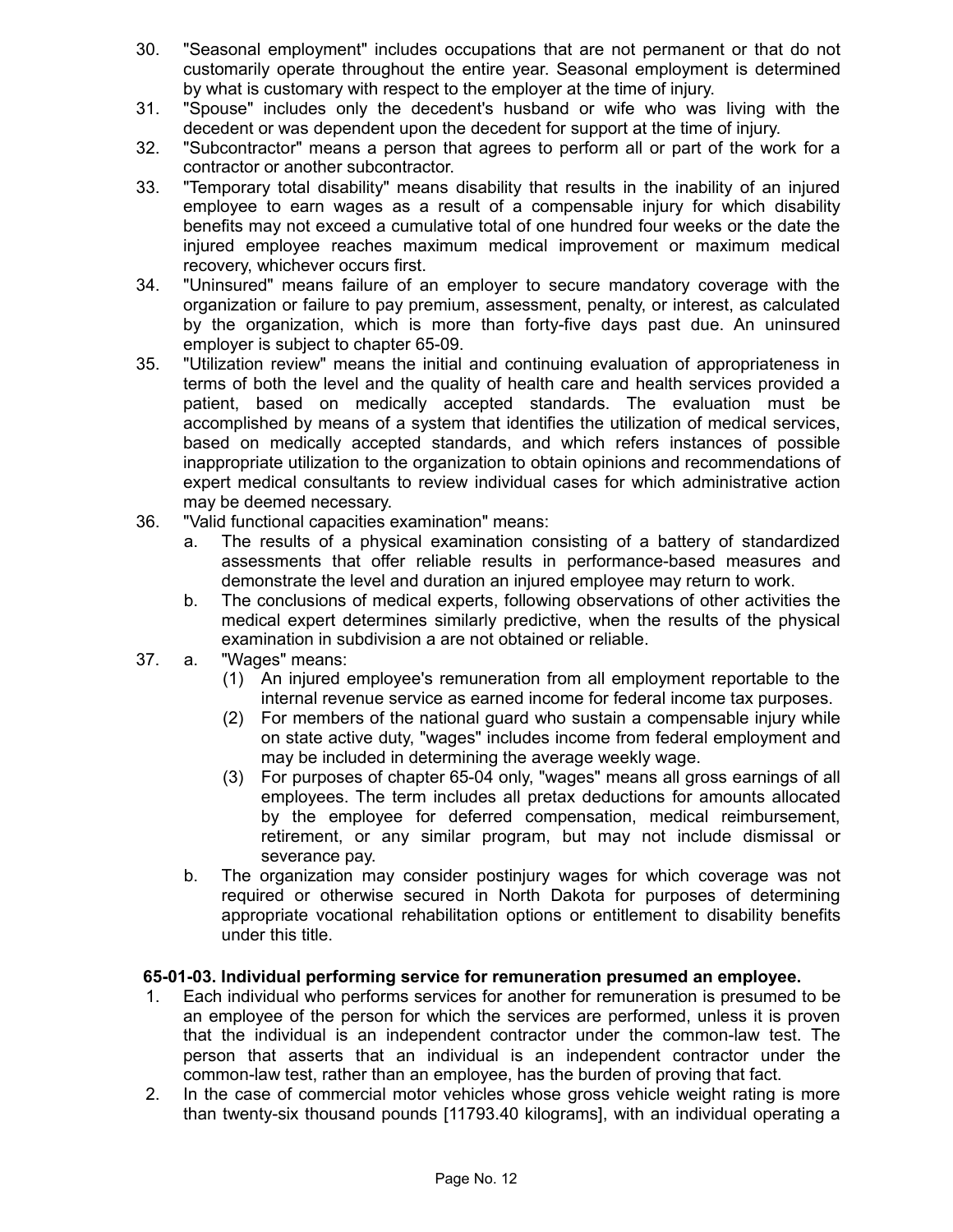licensed truck or licensed tractor for a motor carrier of property, the presumption in subsection 1 is successfully rebutted if all of the following factors are present:

- a. The individual owns, leases, or enters a purchase agreement to purchase a truck or tractor. The lease or purchase agreement must represent reasonably the value of the lease or purchase of the truck or tractor. The lease or purchase agreement may be with the carrier of property. An unreasonable lease or purchase agreement with a third party, unaffiliated with the carrier, does not affect this factor.
- b. The individual is responsible for the maintenance and repair of the truck or tractor.
- c. The individual bears the principal burden of operating costs, including fuel, supplies, vehicle insurance, and personal expenses.
- d. The individual is responsible for supplying the necessary personal services to operate the truck or tractor.
- e. Income taxes are not withheld from the individual's compensation.
- f. The individual generally determines the details and means of performing the services, in conformance with statutory or regulatory requirements, operating procedures of the carrier, and specifications of the shipper.
- g. The individual enters a written agreement with the motor carrier outlining the nature of the relationship.

### **65-01-04. Computation of weekly wages in compensation matters.**

Repealed by S.L. 1969, ch. 558, § 6.

**65-01-05. Employment of those unprotected by insurance unlawful - Effect of failure to secure compensation - Penalty - Injunction.**

Repealed by S.L. 2001, ch. 578, § 17.

### **65-01-06. Exempting certain flying employees.**

Pilots, copilots, stewardesses, and other regular flying employees of a regularly established airline operating under a certificate of convenience and necessity granted by the competent authorities of the United States of America and operating regularly scheduled flights in interstate or foreign commerce shall be exempt from the compulsory provisions of this title while engaged in work, the duties of which primarily involve interstate or foreign flying operations. Employees not regularly engaged in interstate or foreign flying operations, and the flying employees of any such airline as has its principal operating base in North Dakota, shall not be included in this exemption.

### **65-01-07. Employer must keep record of injuries to employees - Reports required - Contents - Penalty.**

Repealed by S.L. 1975, ch. 106, § 673.

### **65-01-08. Contributing employer and staffing service relieved from liability for injury to employee.**

- 1. If a local or out-of-state employer secured the payment of compensation to that employer's employees by contributing premiums to the fund, the employee, and the parents in the case of a minor employee, or the representatives or beneficiaries of either, do not have a claim for relief against the contributing employer or against any agent, servant, or other employee of the employer for damages for personal injuries, but shall look solely to the fund for compensation.
- 2. If a client company contracts with a staffing service for an employee's services, the client company and the staffing service are immune from any claim for relief by that employee or by another employee of the client company or staffing service, to the same extent granted under this title to contributing employers if the client company or staffing service secured the payment of compensation in accordance with this title.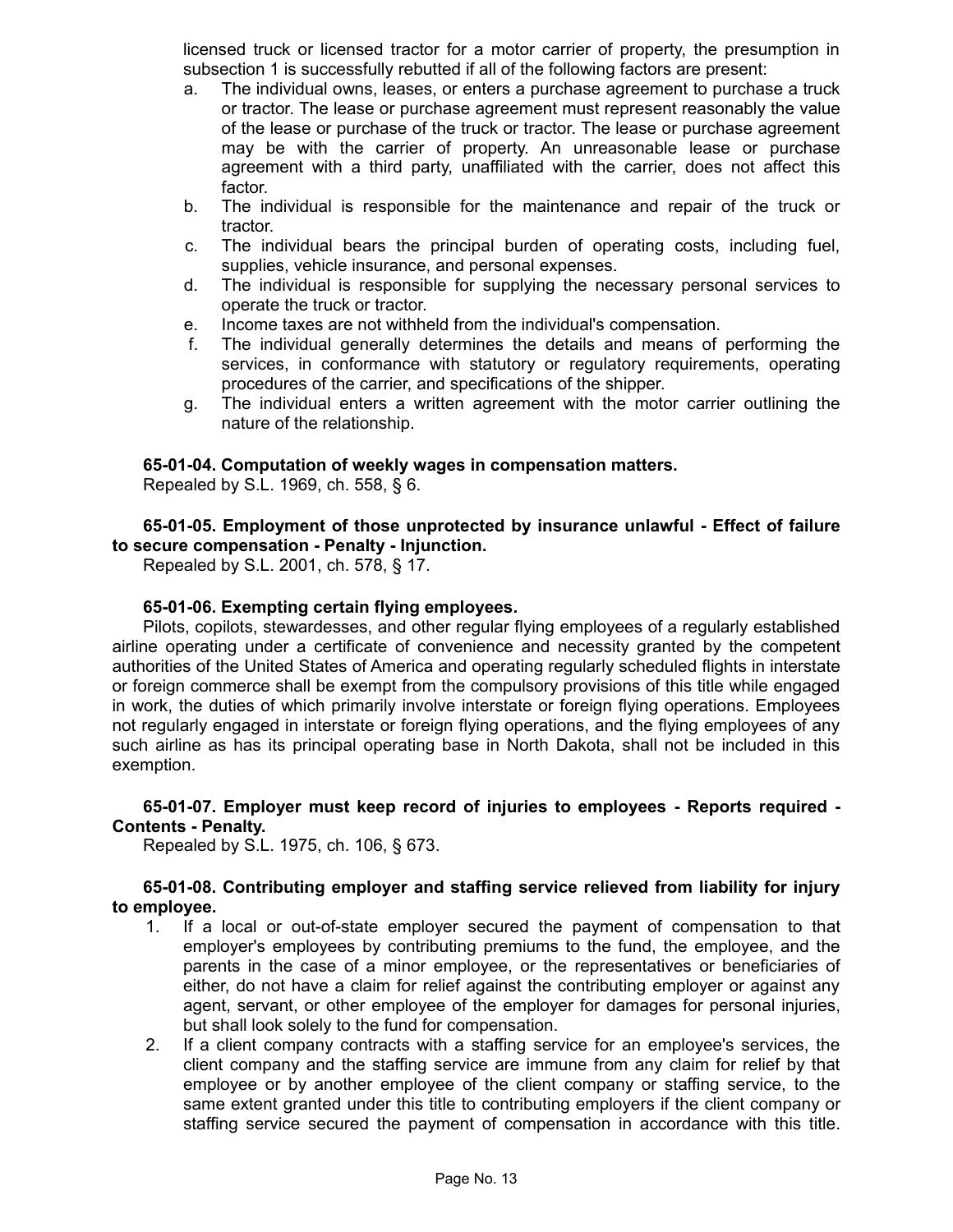Although an account must include the name of the staffing service, the employee is considered an employee of the client company and staffing service for purposes of application of immunity for injuries incurred by or caused by that employee.

- 3. For purposes of this section:
	- a. "Client company" means a person that contracts to receive services within the course of that person's usual business from a staffing service or that contracts to lease any or all of that person's employees from a staffing service.
	- b. "Staffing service" means an employer in the business of providing the employer's employees to persons to perform services within the course of that person's usual businesses. The term includes professional employer organizations' staff leasing companies, employee leasing organizations, and temporary staffing companies. The term "staffing service" must be broadly construed to encompass entities that offer services provided by a professional employer organization, staff leasing company, employee leasing organization, or temporary staffing company regardless of the term used.
		- (1) Within the meaning of staffing service as used in this section, "temporary staffing" or "temporary staffing service" means an arrangement by which an employer hires its own employees and assigns the employees to a client company to support or supplement the client company's workforce in a special work situation, including:
			- (a) An employee absence;
			- (b) A temporary skill shortage;
			- (c) A seasonal workload; or
			- (d) A special assignment or project with a targeted end date.
		- (2) The term does not include arrangements in which the majority of the client company's workforce has been assigned by a temporary staffing service for a period of more than twelve consecutive months.
- 4. A staffing service that provides only temporary staffing services is the employee's employer. The temporary staffing service shall maintain a workforce safety and insurance account in the temporary staffing service's name and report the wages for those workers annually to the organization. All other staffing services shall:
	- a. Report payroll detail as directed by the organization for each North Dakota client company.
	- b. Maintain complete and separate records of the payroll of the staffing service's client companies. Claims must be separately identified by the staffing service for each client company.
	- c. Share employer responsibilities with the client company, including retention of the authority to hire, terminate, discipline, and reassign employees. If the contractual agreement between a staffing service and a client company is terminated, the employees become the sole employees of the client company.
	- d. Notify the organization of the client company's name, workforce safety and insurance account number, and the date the staffing service began providing services to the client company. The staffing service shall provide this information upon entering an agreement with a client company, but no later than fifteen days from the effective date of the written agreement.
	- e. Supply the organization with a copy of the agreement between the staffing service and client company.
	- f. Notify the organization upon termination of any agreement with a client company, but no later than fifteen days from the effective date of termination.
	- g. Notify the staffing service's client companies of an uninsured status for failure to pay workforce safety and insurance premiums within fifteen days of notice by the organization.
- 5. A staffing service that provides both temporary and long-term employees is subject to the reporting requirements associated with the type of employee provided to the client company.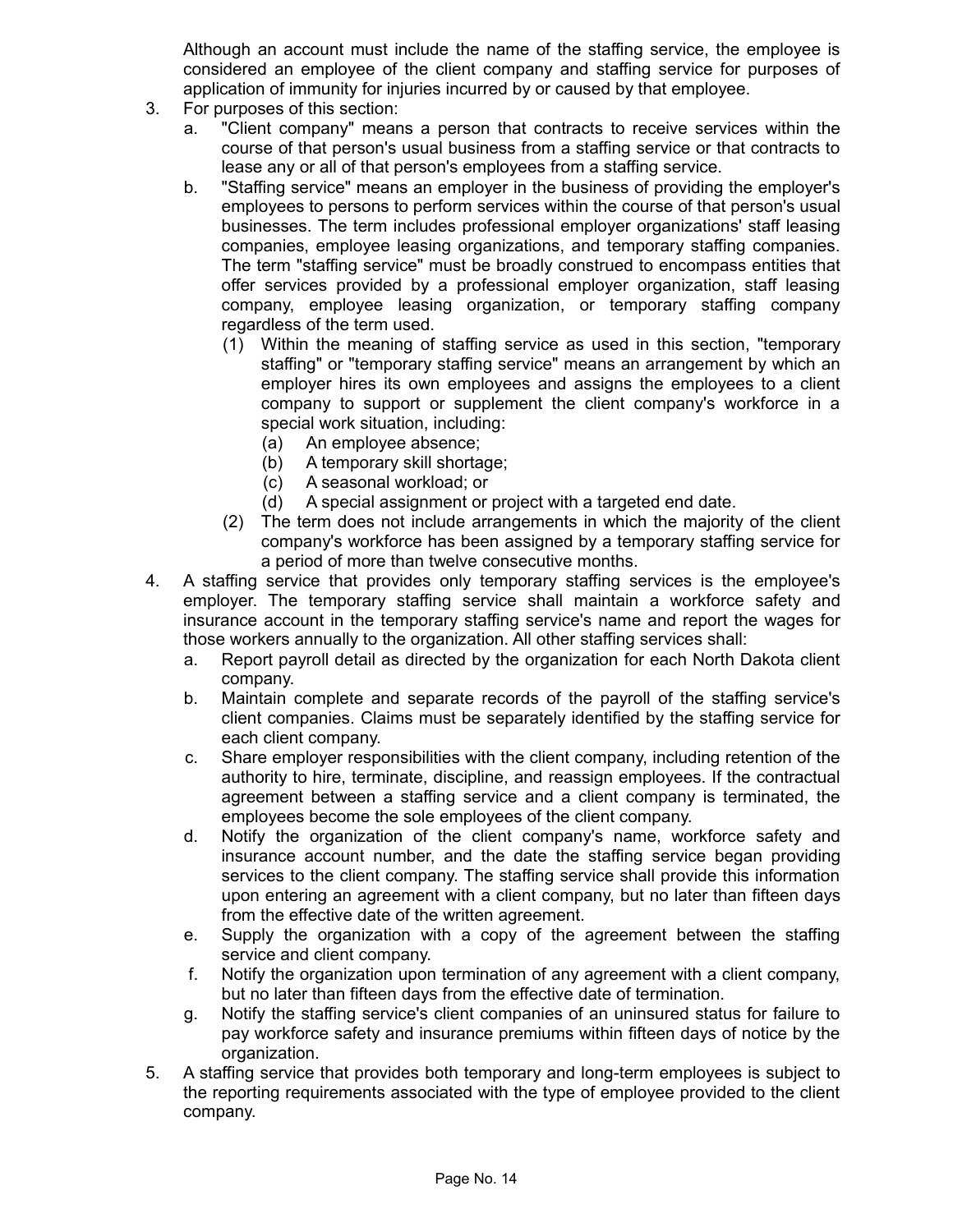- 6. a. The organization shall maintain all employer data for each client company requiring coverage under this title. If a client company enters an agreement with a staffing service, the organization shall generate a master billing for the staffing service detailing the staffing service's client companies.
	- b. Rate classifications for employees provided by a staffing service must be those which would apply as if the work were performed by the employees of the client company. A client company is eligible for organization safety discount and dividend programs. If a client company enters an agreement with a staffing service, the client company shall retain the client company's experience rate, if applicable.
	- c. Both a staffing service and client company under this section are considered employers for purposes of section 65-04-26.1. A staffing service that provides employees to a client company that has been determined to be uninsured or ineligible for coverage under sections 65-04-27.1 and 65-04-33 may not secure workforce safety and insurance coverage for those employees.
- 7. a. The organization shall determine whether an entity is a staffing service. If the organization determines an entity is a staffing service, the organization may further determine if the entity is a temporary staffing service. In rendering either determination, the organization may issue a decision under section 65-04-32. If the organization determines an entity is not a staffing service, the client company shall maintain a workforce safety and insurance account and pay the premium for coverage of the employees.
	- b. The factors the organization may consider in determining whether an entity is a staffing service include the number of client companies handled by the staffing service, the length of time the staffing service has been in existence, the extent to which the staffing service extends services to the general public, the degree to which the client company and staffing service are separate and unrelated business entities, the repetition of officers or managers between the client company and staffing service, and the extent to which a client company has an ownership or other interest in the staffing service. The organization also may consider the scope of the services provided by the staffing service, the relationship between the staffing service and the client company's workers, the written agreement between the staffing service and the client company, and any other factor deemed relevant by the organization.
	- c. The organization may require information from any staffing service, including a list of current client company accounts, staffing assignments, payroll information, and rate classification information. A client company shall provide any information requested by the organization regarding any staffing service.
- 8. The organization may adopt rules consistent with this section which further define client company and staffing service and which provide a procedure by which the organization may determine whether an entity meets these definitions.

## **65-01-09. Injury through negligence of third person - Option of employee - Organization subrogated when claim filed - Lien created.**

When an injury or death for which compensation is payable under provisions of this title has been sustained under circumstances creating in some person other than the organization a legal liability to pay damages in respect thereto, the injured employee, or the injured employee's dependents may claim compensation under this title and proceed at law to recover damages against such other person.

1. The organization is subrogated to the rights of the injured employee or the injured employee's dependents to the extent of fifty percent of the damages recovered up to a maximum of the total amount the organization has paid or would otherwise pay in the future in compensation and benefits for the injured employee. The organization also has a lien to the extent of fifty percent of the damages recovered up to a maximum of the total amount the organization has paid in compensation and benefits. The organization's subrogation interest or lien may not be reduced by settlement,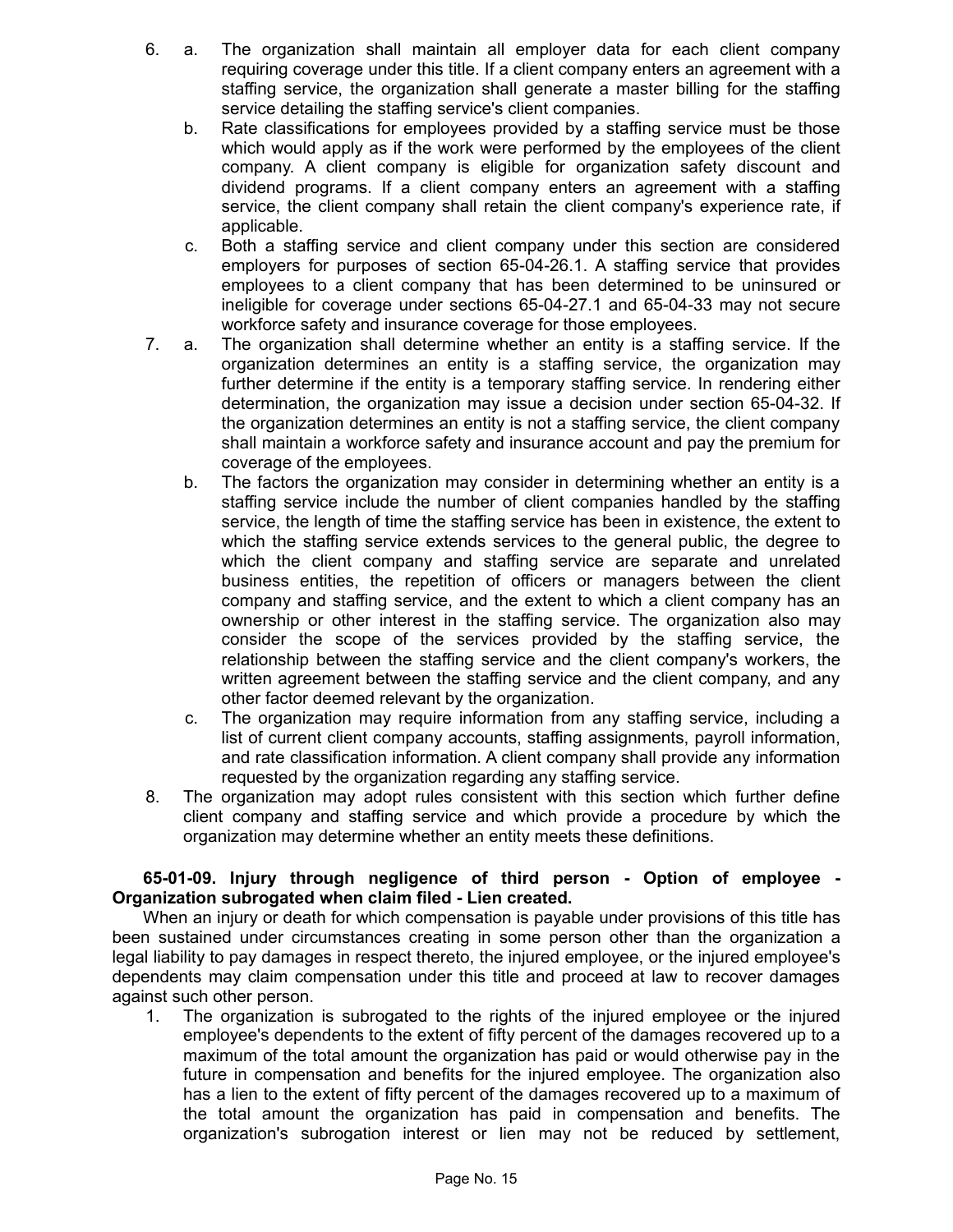compromise, or judgment. The action against such other person may be brought by the injured employee, or the injured employee's dependents in the event of the injured employee's death. Such action shall be brought in the injured employee's or in the injured employee's dependents' own right and name and as trustee for the organization for the subrogation interest of the organization. However, if the director chooses not to participate in an action, and the decision is in writing, the organization has no subrogation interest and no obligation to pay fees or costs under this section and no lien.

- 2. If the injured employee or the injured employee's dependents do not institute suit within sixty days after date of injury, the organization may bring the action in its own name and as trustee for the injured employee or the injured employee's dependents and retain as its subrogation interest the full amount it has paid or would otherwise pay in the future in compensation and benefits to the injured employee or the injured employee's dependents and retain as its lien the full amount the organization has paid in compensation and benefits. In the alternative, the organization may bring an action against a third party to recover its lien for benefits paid to the injured employee. Within sixty days after both the injured employee and the organization have declined to commence an action against a third person as provided above, the employer may bring the action in the employer's own name or in the name of the injured employee, or both, and in trust for the organization and for the injured employee. The party bringing the action may determine if the trial jury should be informed of the trust relationship.
- 3. If the action is brought by the injured employee or the injured employee's dependents, or the employer as provided in subsection 2, the organization shall pay fifty percent of the costs of the action, exclusive of attorney's fees, when such costs are incurred as the action progresses before recovery of damages. If there is no recovery of damages in the action, this shall be a cost of the organization to be paid from the organization's general fund. After recovery of damages in the action, the costs of the action, exclusive of attorney's fees, must be prorated and adjusted on the percentage of the total subrogation interest of the organization recovered to the total recovery in the action. The organization shall pay attorney's fees to the injured employee's attorney from the organization's general fund as follows:
	- a. Twenty-five percent of the subrogation interest recovered for the organization before judgment; and
	- b. Thirty-three and one-third percent of the subrogation interest recovered for the organization when recovered through judgment entered as a result of a trial on the merits or recovered through binding alternative dispute resolution.
- 4. The above provisions as to costs of the action and attorney's fees are effective only when the injured employee advises the organization in writing the name and address of the injured employee's attorney, and the injured employee has employed such attorney for the purpose of collecting damages or of bringing legal action for recovery of damages. If an injured employee fails to pay the organization's subrogation interest and lien within thirty days of receipt of a recovery in a third-party action, the organization's subrogation interest is the full amount of the damages recovered, up to a maximum of the total amount it has paid or would otherwise pay in the future in compensation and benefits to the injured employee or the injured employee's dependents, no costs or attorney's fees will be paid from the organization's subrogation interest and the organization's lien is the full amount of the damages recovered up to a maximum of the total amount it has paid.
- 5. The organization's lien is created upon first payment of benefits. The lien attaches to all claims, demands, settlement proceeds, judgment awards, or insurance payable by reason of a legal liability of a third person. If the organization does not receive payment of its lien amount within thirty days of the payment of any recovery and if the organization has served, by regular mail, written notice of its lien upon the injured employee or the injured employee's dependents and upon the third person, the insurer of the third person, the injured employee or injured employee's dependents, and the attorney of the injured employee or injured employee's dependents are liable to the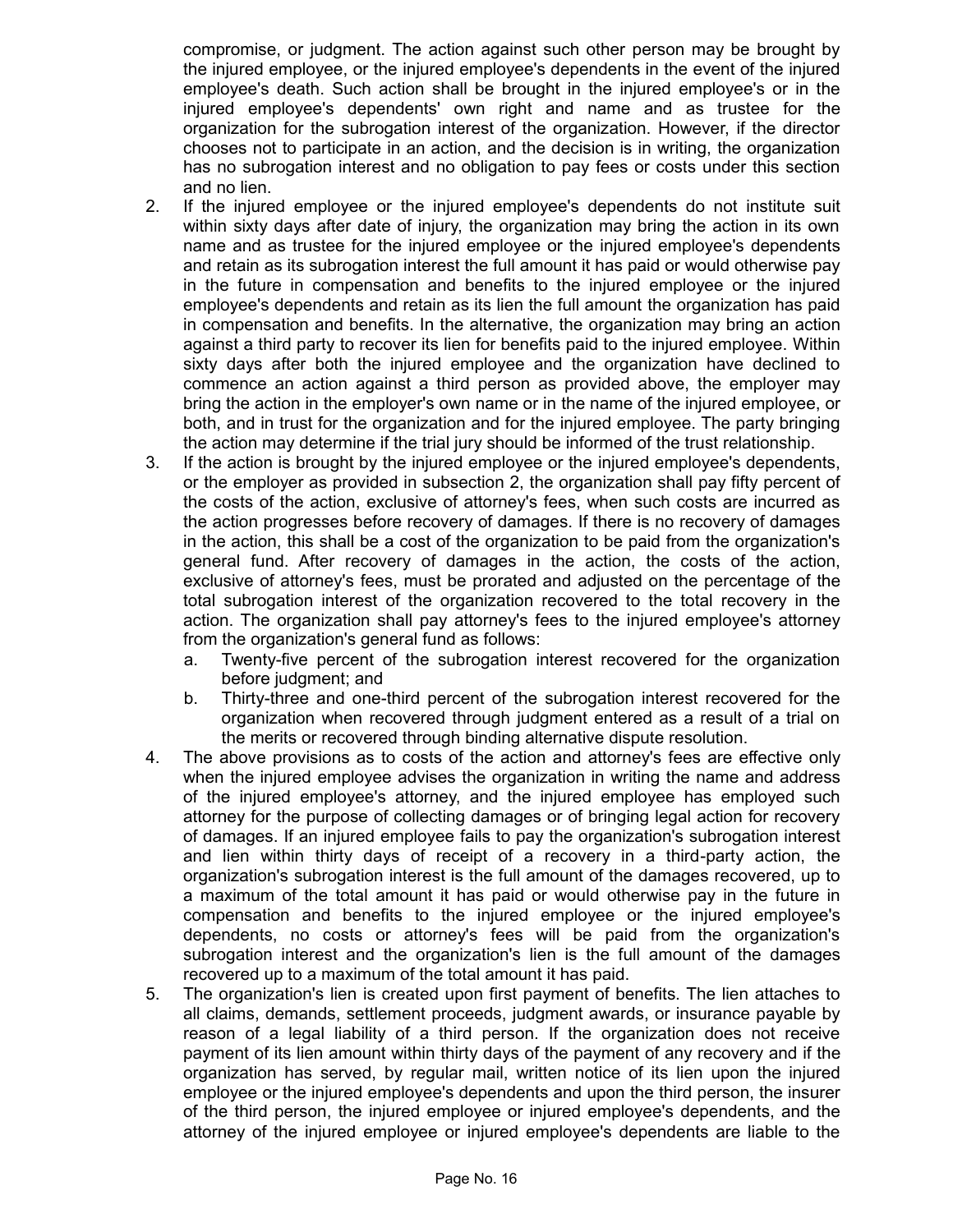organization for the lien amount. A release or satisfaction of any judgment, claim, or demand given by the injured employee or the injured employee's dependents is not valid or effective against the lien. An action to collect the organization's lien amount must be commenced within one year of the organization first possessing actual knowledge of a recovery.

- 6. Upon receipt of its subrogation interest, the organization shall credit the medical expense assessment paid by the employer under section 65-04-04.4 to the employer's account.
- 7. If the organization's lien is not recognized by another jurisdiction, the organization may issue a decision, including a decision demanding repayment from the injured employee, of all benefits and compensation the organization has made on behalf of the injured employee, including costs and administrative fees.

#### **65-01-10. Waiver of rights to compensation void - Deduction of premium from employee prohibited - Penalty.**

No agreement by an employee to waive rights to compensation under this title is valid except as provided in section 65-05-25. No agreement by any employee to pay any portion of the premium paid or payable by the employer into the fund is valid, and any employer who deducts any portion of the premium from the wages or salary of any employee eligible for benefits under this title is guilty of a class A misdemeanor and is subject to a penalty of up to five thousand dollars. The organization may reduce the penalties provided under this section. An employer may not appeal an organization decision not to reduce a penalty under this section.

### **65-01-11. Burden of proof in compensation matters - Death certificate.**

If the organization or an employer claims an employee is not entitled to the benefits of the North Dakota workforce safety and insurance law because the employee's injury was caused by the employee's willful intention to cause self-injury, or to injure another, or by reason of the voluntary impairment caused by use of alcohol, recreational marijuana use, or illegal use of a controlled substance by the employee, the burden of proving the exemption or forfeiture is on the organization or on the person alleging the same; however, an alcohol concentration level at or above the limit set by the United States secretary of transportation in the Code of Federal Regulations in effect on August 1, 2011, or a level of an illegally used controlled substance or recreational marijuana sufficient to cause impairment found by a test conducted by a physician, qualified technician, chemist, or registered nurse at or above the cutoff level in the Code of Federal Regulations in effect on August 1, 2011, creates a rebuttable presumption the injury was due to impairment caused by the use of alcohol, recreational marijuana use, or the illegal use of a controlled substance. An employer who has a mandatory drug alcohol testing policy for work accidents, or an employer or a health care provider who has reasonable grounds to suspect an employee's alleged work injury was caused by the employee's voluntary impairment caused by use of alcohol, recreational marijuana use, or illegal use of a controlled substance may request the employee undergo testing to determine if the employee had alcohol, marijuana, or the controlled substance in the employee's system at levels greater than the limit set by the United States department of transportation at the time of the injury. If an employee refuses to submit to a reasonable request to undergo a test to determine if the employee was impaired or if an employee refuses to submit to a test for drugs or alcohol after a work accident as mandated by company policy, the employee forfeits all entitlement to workforce safety and insurance benefits arising out of that injury. Any claimant against the fund, however, has the burden of proving by a preponderance of the evidence that the claimant is entitled to benefits. If a claim for death benefits is filed, the official death certificate must be considered as evidence of death and may not be used to establish the cause of death.

## **65-01-12. Attorney general to represent organization.**

Upon the request of the organization, the attorney general shall institute and prosecute the necessary actions or proceedings for the enforcement of this title or for the recovery of any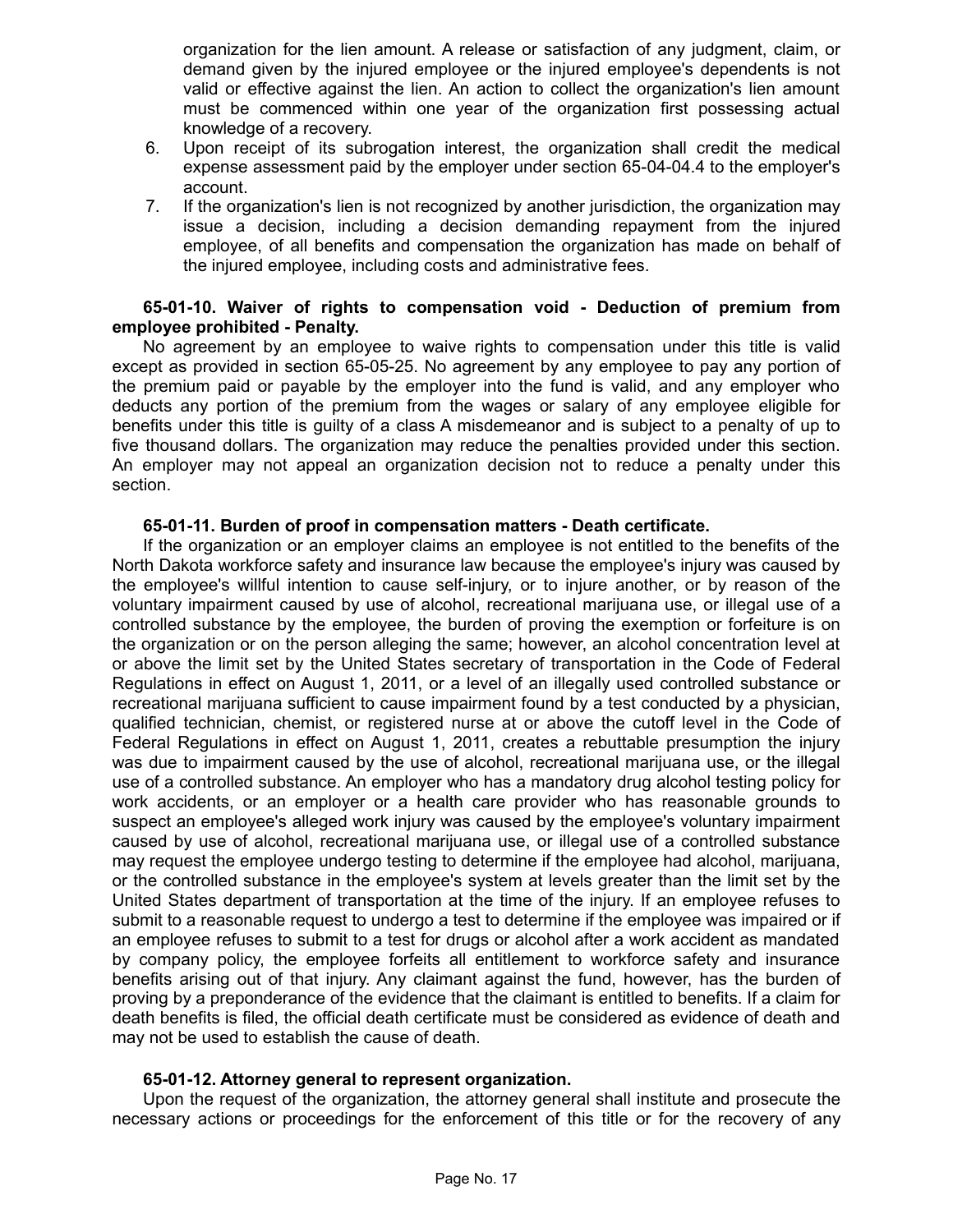money due the fund or of any penalty provided for in this title, and shall defend all suits, actions, or proceedings brought against the organization or any of its employees in the attorney general's official capacity.

### **65-01-13. Information fund - Continuing appropriation.**

There is created a fund to be known as the information fund within the workforce safety and insurance fund, to which the organization shall deposit all moneys received from private citizens, businesses, associations, corporations, and limited liability companies for providing these entities with publications and statistical information concerning workforce safety and insurance matters. The information must be provided at cost. The moneys in the fund are appropriated, as a standing and continuing appropriation, to workforce safety and insurance to pay publication and statistical processing expenses incurred by the organization.

### **65-01-14. Informal decision by organization.**

Repealed by S.L. 1997, ch. 532, § 6.

### **65-01-15. Yearly documentation required for firefighter and law enforcement officer.**

Except for benefits for an exposure to a bloodborne pathogen as defined by section 23-07.5-01 occurring in the course of employment, a full-time paid firefighter or law enforcement officer who uses tobacco is not eligible for the benefits provided under section 65-01-15.1, unless the full-time paid firefighter or law enforcement officer provides yearly documentation from a health care provider which indicates the full-time paid firefighter or law enforcement officer has not used tobacco for the preceding two years.

### **65-01-15.1. Presumption of compensability for certain conditions of full-time paid firefighters and law enforcement officers.**

- 1. Any condition or impairment of health of a full-time paid firefighter or law enforcement officer caused by lung or respiratory disease, hypertension, heart disease, or an exposure to a bloodborne pathogen as defined by section 23-07.5-01 occurring in the course of employment, or occupational cancer in a full-time paid firefighter, is presumed to have been suffered in the line of duty. The presumption may be rebutted by clear and convincing evidence the condition or impairment is not work-related.
- 2. As used in this section, an occupational cancer is one which arises out of employment as a full-time paid firefighter and is due to injury due to exposure to smoke, fumes, or carcinogenic, poisonous, toxic, or chemical substances while in the performance of active duty as a full-time paid firefighter.
- 3. A full-time paid firefighter or law enforcement officer is not eligible for the benefit provided under this section unless that full-time paid firefighter or law enforcement officer has completed five years of continuous service and has successfully passed a medical examination which fails to reveal any evidence of such a condition. An employer shall require a medical examination upon employment, for any employee subject to this section. After the initial medical examination, an employer shall require at least a periodic medical examination as follows: for one to ten years of service, every five years; for eleven to twenty years of service, every three years; and for twenty-one or more years of service, every year. The periodic medical examination, at a minimum, must consist of a general medical history of the individual and the individual's family; an occupational history including contact with and an exposure to hazardous materials, toxic products, contagious and infectious diseases, and to physical hazards; a physical examination including measurement of height, weight, and blood pressure; and laboratory and diagnostic procedures including a nonfasting total blood cholesterol test. If the medical examination reveals that an employee falls into a recognized risk group, the employee must be referred to a qualified health professional for future medical examination. If a medical examination produces a false positive result for a condition covered under this section, the organization shall consider the condition to be a compensable injury. In the case of a false positive result,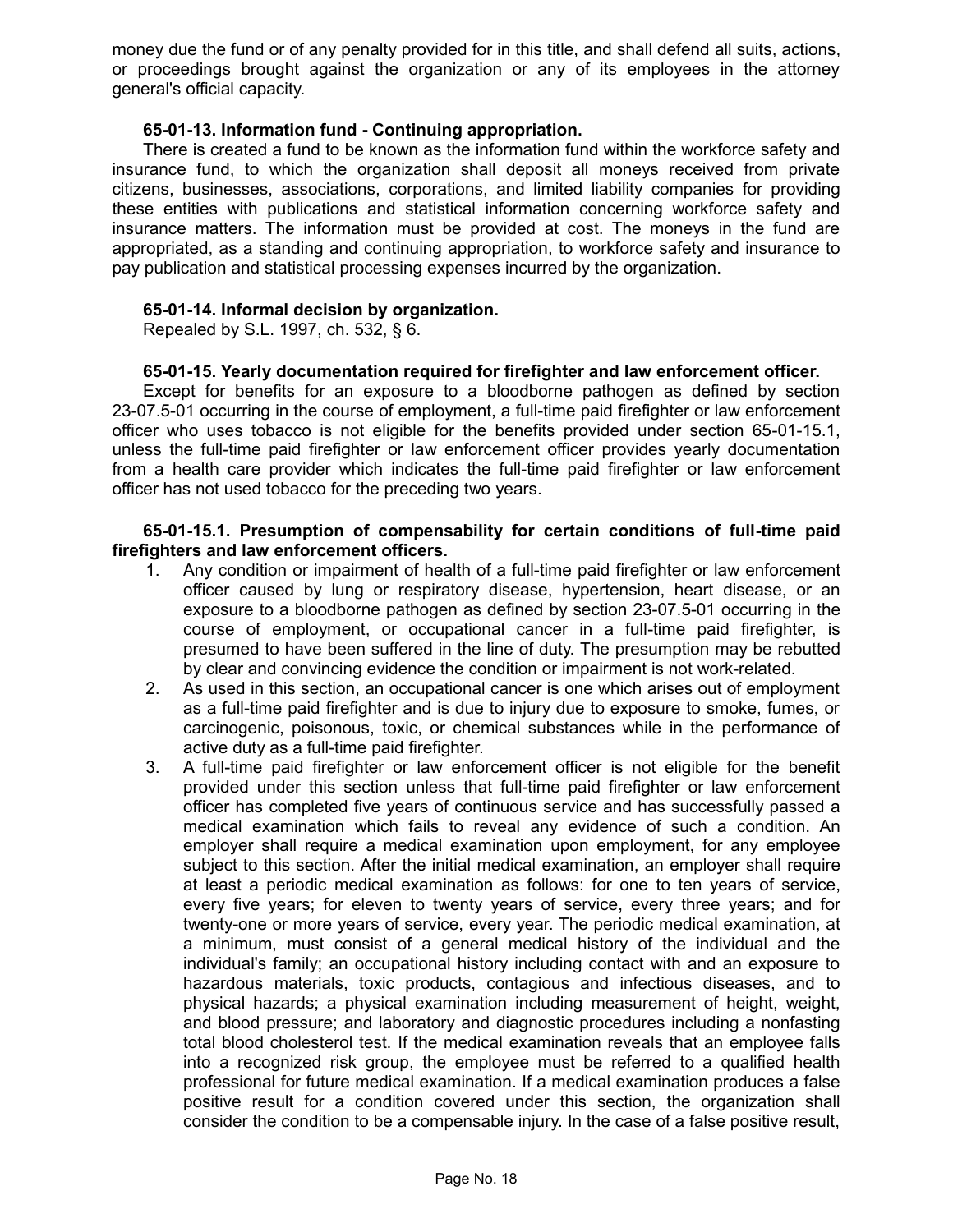neither the coverage of the condition nor the period of disability may exceed fifty-six days. This section does not affect an employee's responsibility to document that the employee has not used tobacco as required under section 65-01-15. Results of the examination must be used in rebuttal to a presumption afforded under this section.

- 4. For purposes of this section, "law enforcement officer" means a person who is licensed to perform peace officer law enforcement duties under chapter 12-63 and is employed full time by the bureau of criminal investigation, the game and fish department, the state highway patrol, the parole and probation division, the North Dakota state university police department, the North Dakota state college of science police department, the university of North Dakota police department, a county sheriff's department, a city police department, or the parks and recreation department pursuant to section 55-08-04.
- 5. The presumption does not include a condition or impairment of health of a full-time paid firefighter or law enforcement officer, who has been employed for ten years or less, if the condition or impairment is diagnosed more than two years after the employment as a full-time paid firefighter or law enforcement officer ends. The presumption also does not include a condition or impairment of health of a full-time paid firefighter or law enforcement officer, who has been employed more than ten years, if the condition or impairment is diagnosed more than five years after the employment as a full-time paid firefighter or law enforcement officer ends.

### **65-01-16. Decisions by organization - Disputed decisions.**

The following procedures must be followed in claims for benefits, notwithstanding any provisions to the contrary in chapter 28-32:

- 1. The organization shall send a copy of each initial claim form filed with the organization to the claimant's employer, by regular mail, along with a form for the employer's response, if the employer's response has not been filed at the time the claim is filed.
- 2. The organization may conduct a hearing on any matter within its jurisdiction by informal internal review of the information of record.
- 3. The organization may issue a notice of decision for any decision made by informal internal review and shall serve the notice of decision on the parties by regular mail. A notice of decision must include a statement of the decision, a short summary of the reason for the decision, and notice of the right to reconsideration.
- 4. A party has forty-five days from the day the notice of decision was mailed by the organization in which to file a written request for reconsideration. The employer is not required to file the request through an attorney. The request must state the reason for disagreement with the organization's decision and the desired outcome. The request may be accompanied by additional evidence not previously submitted to the organization. The organization shall reconsider the matter by informal internal review of the information of record. Absent a timely and sufficient request for reconsideration, the notice of decision is final and may not be reheard or appealed.
- 5. After receiving a request for reconsideration, the organization shall serve on the parties by regular mail a notice of decision reversing the previous decision or, in accordance with the North Dakota Rules of Civil Procedure, an administrative order that includes its findings, conclusions, and order. The organization may serve an administrative order on any decision made by informal internal review without first issuing a notice of decision and receiving a request for reconsideration. If the organization does not issue an order within sixty days of receiving a request for reconsideration, any interested party may request, and the organization shall promptly issue, an appealable determination.
- 6. An employee has forty-five days from the day the administrative order was mailed in which to file a request for assistance from the decision review office under section 65-02-27.
- 7. A party has forty-five days, from the date of service of an administrative order or from the day the decision review office mails its notice that the office's assistance is complete, in which to file a written request for rehearing. The request must specifically